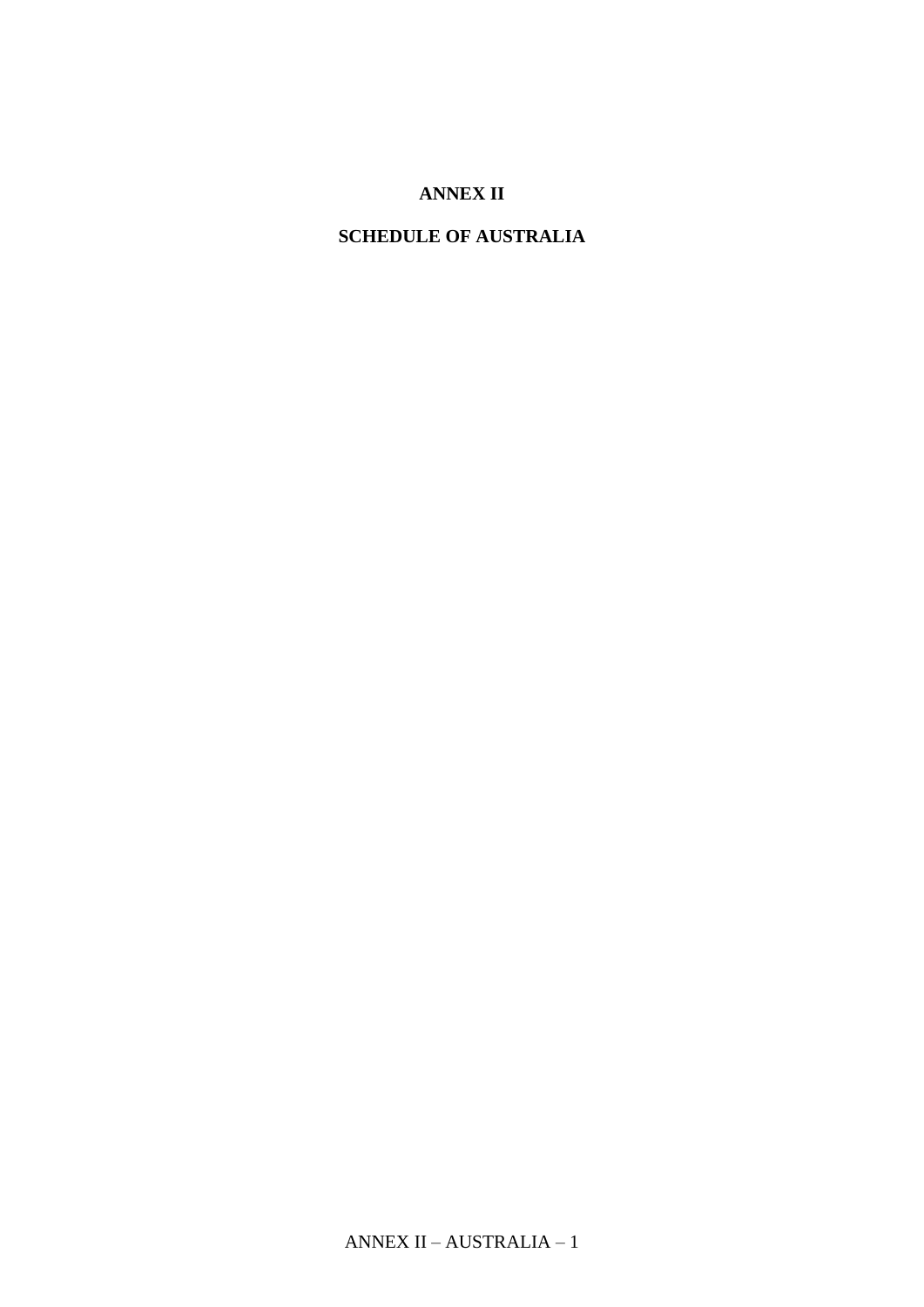| Sector:                       | All                                                                                                                                                                                                                                                                                                                    |
|-------------------------------|------------------------------------------------------------------------------------------------------------------------------------------------------------------------------------------------------------------------------------------------------------------------------------------------------------------------|
| <b>Obligations Concerned:</b> | Market Access (Article 10.5)                                                                                                                                                                                                                                                                                           |
| Description:                  | Cross-Border Trade in Services                                                                                                                                                                                                                                                                                         |
|                               | Australia reserves the right to adopt or maintain any measure<br>with respect to the supply of a service by the presence of natural<br>persons, subject to the provisions of Chapter 12 (Temporary<br>Entry for Business Persons), that is not inconsistent with<br>Australia's obligations under Article XVI of GATS. |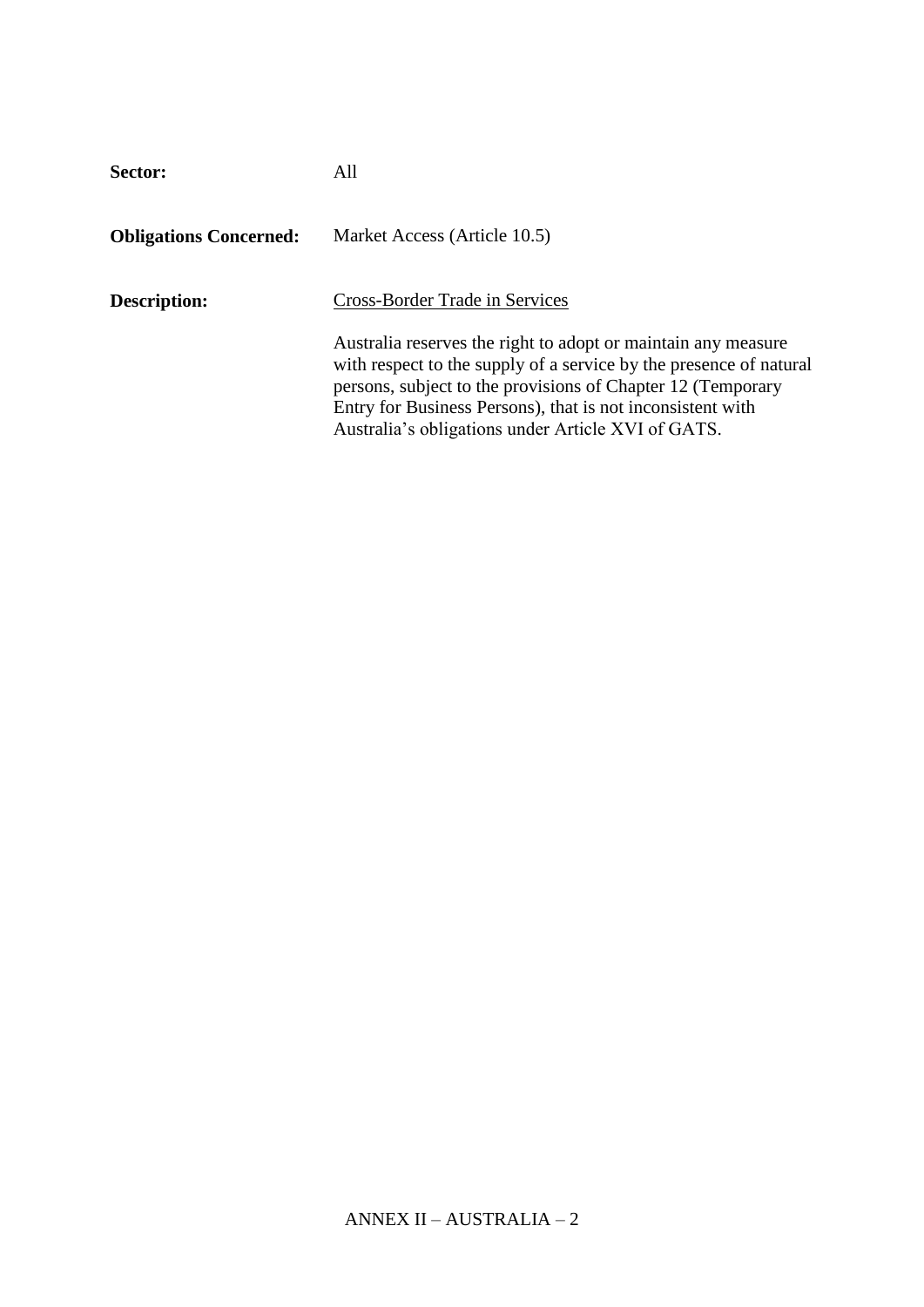| Sector:                       | All                                                                                                                                                                                                                                                                                                                                                                                                              |
|-------------------------------|------------------------------------------------------------------------------------------------------------------------------------------------------------------------------------------------------------------------------------------------------------------------------------------------------------------------------------------------------------------------------------------------------------------|
| <b>Obligations Concerned:</b> | National Treatment (Article 9.4 and Article 10.3)<br>Performance Requirements (Article 9.10)<br>Senior Management and Boards of Directors (Article 9.11)<br>Market Access (Article 10.5)<br>Local Presence (Article 10.6)                                                                                                                                                                                        |
| Description:                  | <b>Investment and Cross-Border Trade in Services</b><br>Australia reserves the right to adopt or maintain any measure<br>according preferences to any Indigenous person or organisation<br>or providing for the favourable treatment of any Indigenous<br>person or organisation in relation to acquisition, establishment or<br>operation of any commercial or industrial undertaking in the<br>service sector. |
|                               | Australia reserves the right to adopt or maintain any measure<br>with respect to investment that accords preferences to any<br>Indigenous person or organisation or providing for the favourable<br>treatment of any Indigenous person or organisation.<br>For the purpose of this entry, an Indigenous person means a<br>person of the Aboriginal and Torres Strait Islander peoples.                           |
| <b>Existing Measures:</b>     | Legislation and ministerial statements at all levels of government<br>including Australia's foreign investment policy, and the Native<br>Title Act (Cth).                                                                                                                                                                                                                                                        |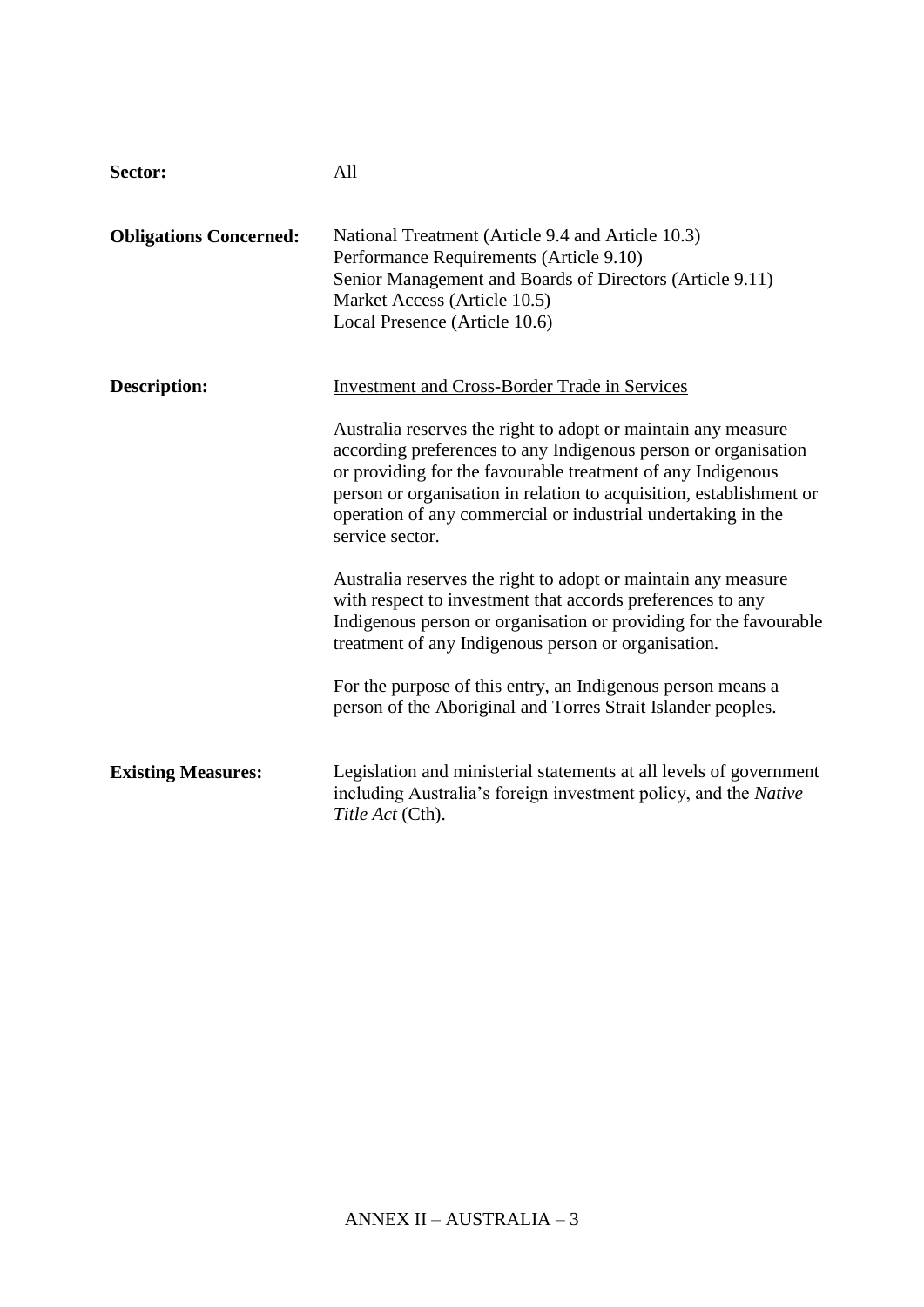| Sector:                       | All                                                                                                                                                                                                            |
|-------------------------------|----------------------------------------------------------------------------------------------------------------------------------------------------------------------------------------------------------------|
| <b>Obligations Concerned:</b> | Market Access (Article 10.5)                                                                                                                                                                                   |
| Description:                  | Cross-Border Trade in Services                                                                                                                                                                                 |
|                               | Australia reserves the right to adopt or maintain any measure at the<br>regional level of government that is not inconsistent with Australia's<br>obligations under Article XVI of GATS.                       |
|                               | For the purposes of this entry, Australia's Schedule of Specific<br>Commitments is modified as set out in Appendix A.                                                                                          |
|                               | For the purposes of this entry, the reference to Australia's<br>commitments under Article XVI of GATS includes commitments<br>made under that Article after the date of entry into force of this<br>Agreement. |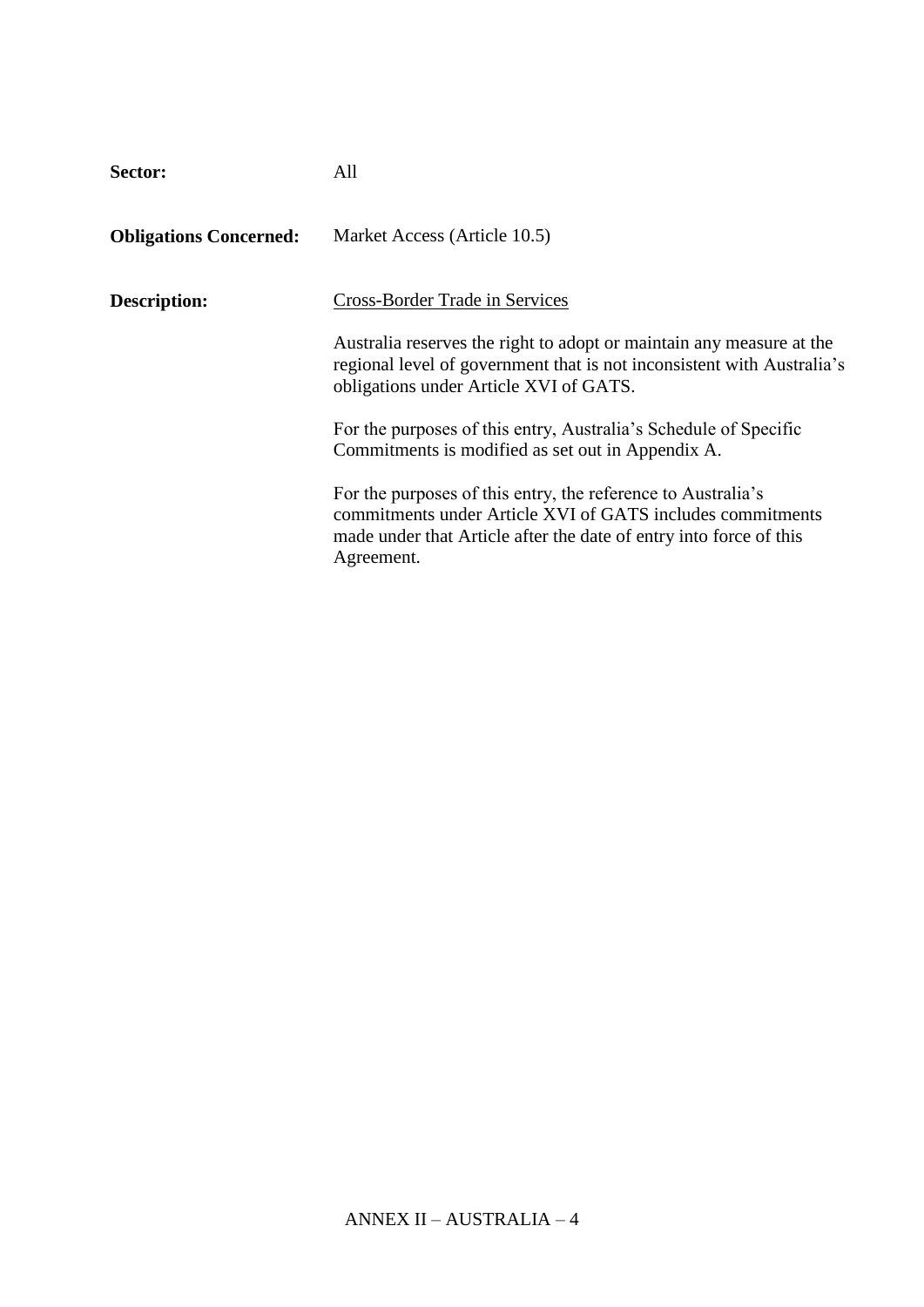| Sector:                       | All                                                                                                                                                                                                                                                                                                                                                                                                                                           |
|-------------------------------|-----------------------------------------------------------------------------------------------------------------------------------------------------------------------------------------------------------------------------------------------------------------------------------------------------------------------------------------------------------------------------------------------------------------------------------------------|
| <b>Obligations Concerned:</b> | National Treatment (Article 9.4)<br>Performance Requirements (Article 9.10)                                                                                                                                                                                                                                                                                                                                                                   |
| <b>Description:</b>           | Investment                                                                                                                                                                                                                                                                                                                                                                                                                                    |
|                               | Australia reserves the right to adopt or maintain any<br>measure with respect to proposals by foreign persons <sup>1</sup> and<br>foreign government investors to invest in Australian urban<br>$land2$ (including interests that arise via leases, financing and<br>profit sharing arrangements, and the acquisition of interests<br>in urban land corporations and trusts), other than developed<br>non-residential commercial real estate. |
| <b>Existing Measures:</b>     | Australia's foreign investment policy, which consists of the<br>Foreign Acquisitions and Takeovers Act 1975 (FATA)<br>(Cth), Financial Sector (Shareholdings) Act 1998 (Cth),<br>Foreign Acquisitions and Takeovers Regulations 1989<br>(Cth), and Ministerial Statements.                                                                                                                                                                    |

<sup>&</sup>lt;sup>1</sup> The term "foreign person" has the meaning set out in the *Foreign Acquisitions and Takeovers Act 1975* (Cth).

<sup>2</sup> The term "Australian urban land" has the meaning set out in the *Foreign Acquisitions and Takeovers Act 1975*  (Cth)*.*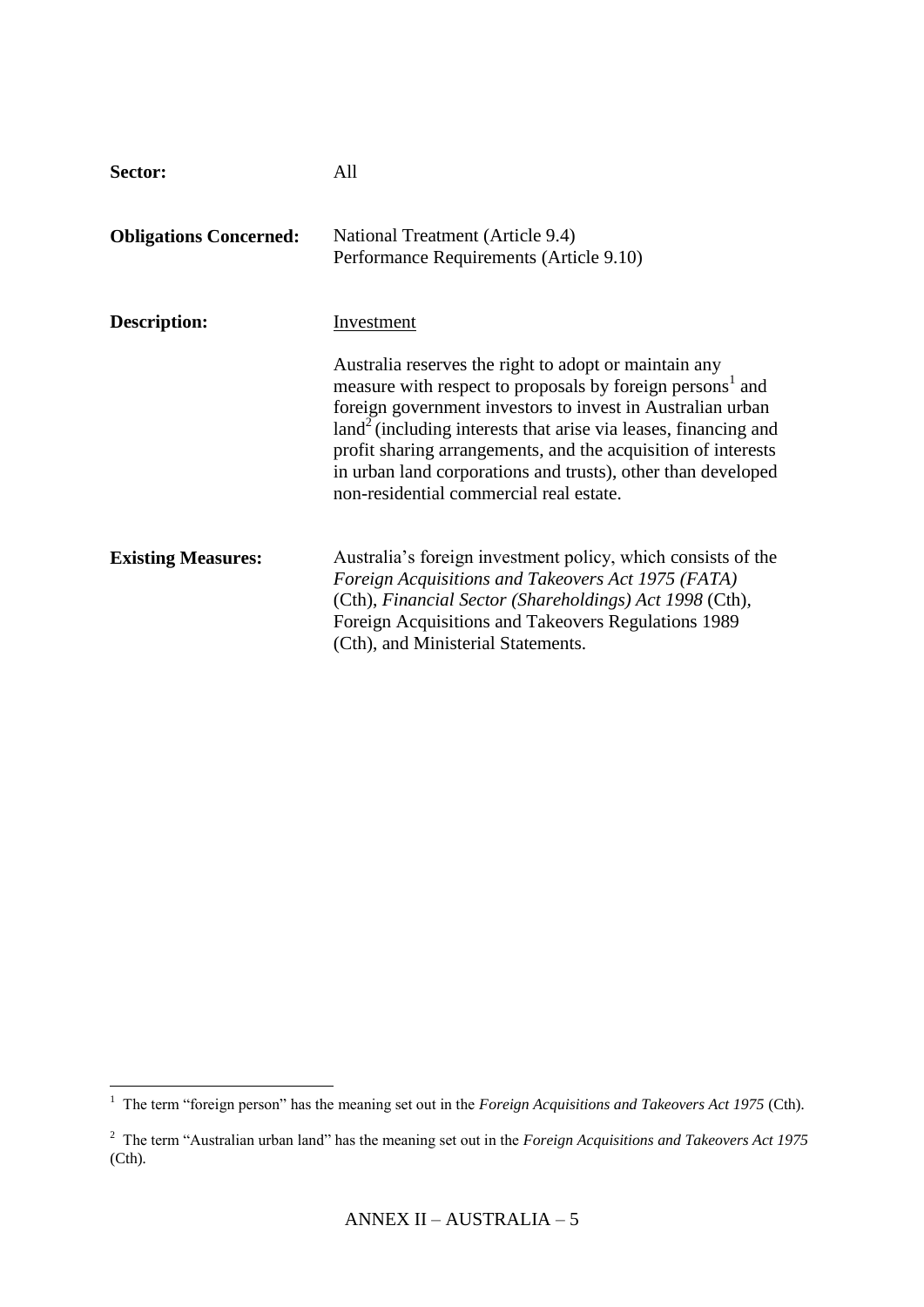| Sector:                       | All                                                                                                                                                                                                                                                                                                                                |
|-------------------------------|------------------------------------------------------------------------------------------------------------------------------------------------------------------------------------------------------------------------------------------------------------------------------------------------------------------------------------|
| <b>Obligations Concerned:</b> | National Treatment (Article 9.4)<br>Most-Favoured-Nation Treatment (Article 9.5)<br>Performance Requirements (Article 9.10)<br>Senior Management and Boards of Directors (Article 9.11)                                                                                                                                            |
| <b>Description:</b>           | Investment                                                                                                                                                                                                                                                                                                                         |
|                               | Australia reserves the right to adopt or maintain any<br>measure to allow the screening of proposals, by foreign<br>persons <sup>3</sup> , to invest 15 million <sup>4</sup> Australian dollars or more in<br>Australian agricultural land and 53 million <sup>5</sup> Australian<br>dollars or more in Australian agribusinesses. |
| <b>Existing Measures:</b>     | Australia's foreign investment policy, which consists of the<br>Foreign Acquisitions and Takeovers Act 1975 (FATA)<br>(Cth), Financial Sector (Shareholdings) Act 1998 (Cth),<br>Foreign Acquisitions and Takeovers Regulations 1989<br>(Cth), and Ministerial Statements.                                                         |

<sup>&</sup>lt;sup>3</sup> The term "foreign person" has the meaning set out in the *Foreign Acquisitions and Takeovers Act 1975* (Cth).

<sup>&</sup>lt;sup>4</sup> For greater certainty, this refers to the total, cumulative value of agricultural land in Australia in which a foreign person has invested or intends to invest.

 $<sup>5</sup>$  For greater certainty, this refers to the total, cumulative value of agribusinesses in Australia in which a foreign</sup> person has invested or intends to invest.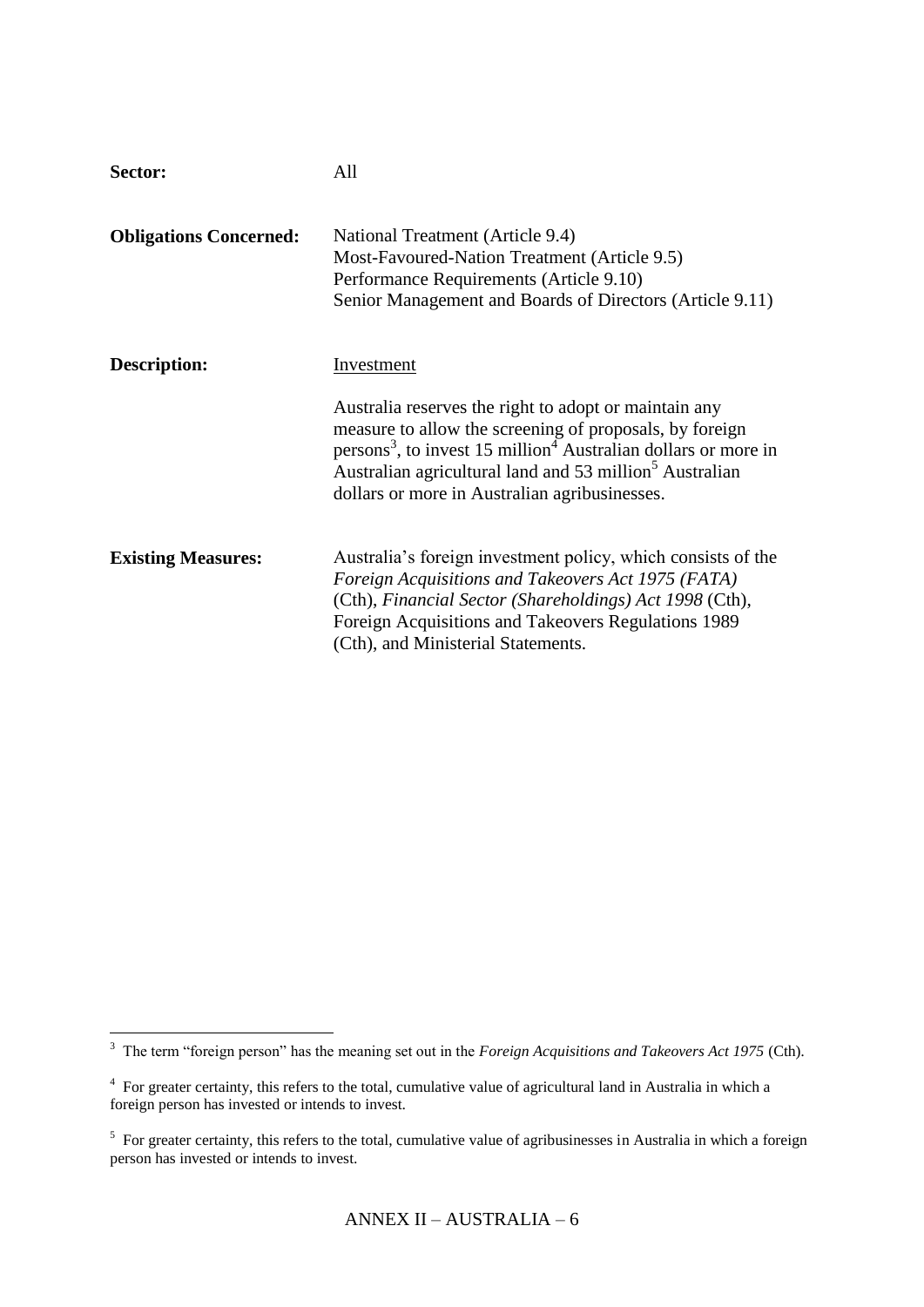| Sector:                       | All                   |                                                                                                                                                                                                                                                                                                                                                                                                                   |
|-------------------------------|-----------------------|-------------------------------------------------------------------------------------------------------------------------------------------------------------------------------------------------------------------------------------------------------------------------------------------------------------------------------------------------------------------------------------------------------------------|
| <b>Obligations Concerned:</b> |                       | National Treatment (Article 9.4 and Article 10.3)<br>Performance Requirements (Article 9.10)<br>Senior Management and Boards of Directors (Article 9.11)<br>Market Access (Article 10.5)                                                                                                                                                                                                                          |
| <b>Description:</b>           |                       | <b>Investment and Cross-Border Trade in Services</b>                                                                                                                                                                                                                                                                                                                                                              |
|                               |                       | At the central level of government, Australia reserves the right to<br>limit the initial transfer or disposal of government owned entities<br>or assets, or a portion or percentage of the initial transfer, to<br>Australian persons. For greater certainty, if Australia transfers or<br>disposes of a government owned entity or asset in multiple<br>phases, this right shall apply separately to each phase. |
|                               |                       | At the remaining levels of government, Australia reserves the<br>right to adopt or maintain any measure with respect to:                                                                                                                                                                                                                                                                                          |
|                               | (a)                   | the devolution to the private sector of services<br>provided in the exercise of governmental authority<br>at the date of entry into force of this Agreement;<br>and                                                                                                                                                                                                                                               |
|                               | (b)                   | the privatisation of government owned entities or<br>assets.                                                                                                                                                                                                                                                                                                                                                      |
|                               | Conforming Measures). | For the purposes of this entry, any measure adopted after the date<br>of entry into force of this Agreement in relation to subparagraph<br>(a) or (b) shall be deemed an existing non-conforming measure<br>subject to paragraphs 1, 5, 6 and 7 of Article 9.12 (Non-<br>Conforming Measures) and paragraph 1 of Article 10.7 (Non-                                                                               |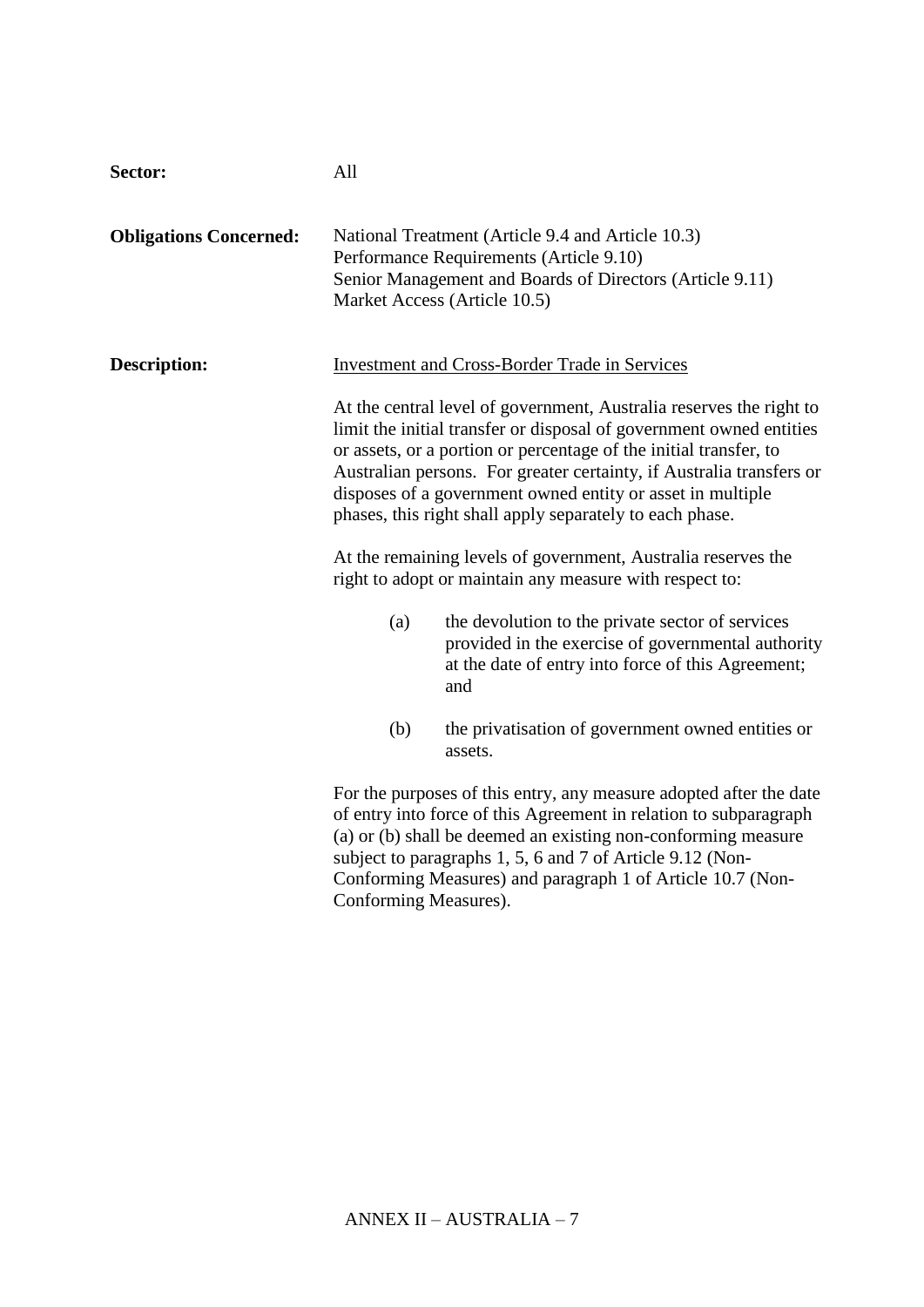| Sector:                       | All                                                                                                                                                                                                                                                                                                                                                                                                                                                                                                                                                                                        |
|-------------------------------|--------------------------------------------------------------------------------------------------------------------------------------------------------------------------------------------------------------------------------------------------------------------------------------------------------------------------------------------------------------------------------------------------------------------------------------------------------------------------------------------------------------------------------------------------------------------------------------------|
| <b>Obligations Concerned:</b> | National Treatment (Article 9.4 and Article 10.3)<br>Most-Favoured-Nation Treatment (Article 9.5 and Article 10.4)<br>Performance Requirements (Article 9.10)<br>Senior Management and Boards of Directors (Article 9.11)<br>Market Access (Article 10.5)<br>Local Presence (Article 10.6)                                                                                                                                                                                                                                                                                                 |
| Description:                  | <b>Investment and Cross-Border Trade in Services</b><br>Australia reserves the right to adopt or maintain any measure <sup>6</sup><br>with respect to the provision of law enforcement and correctional<br>services, and the following services <sup>7</sup> to the extent that they are<br>social services established or maintained for a public purpose:<br>income security or insurance, social security or insurance, social<br>welfare, public education, public training, health <sup>8</sup> , child care,<br>public utilities <sup>9</sup> , public transport and public housing. |

<sup>&</sup>lt;sup>6</sup> For greater certainty, measures adopted or maintained with respect to the provision of services covered by this entry include measures for the protection of personal information relating to health and children.

 $<sup>7</sup>$  This includes any measure with respect to: the collection of blood and its components; the distribution of blood</sup> and blood-related products, including plasma derived products; plasma fractionation services; and the procurement of blood and blood-related products and services.

<sup>&</sup>lt;sup>8</sup> For greater certainty, the subsidies programmes under Australia's Pharmaceutical Benefits Scheme and Medicare Benefits Scheme, or successor programmes, are not subject to Article 9.4 (National Treatment), Article 9.5 (Most-Favoured-Nation Treatment), and Article 9.11 (Senior Management and Boards of Directors), in accordance with Article 9.12(6)(b) (Non-Conforming Measures).

 $9$  With respect to the central level of government, applies only with respect to Article 10.5 (Market Access).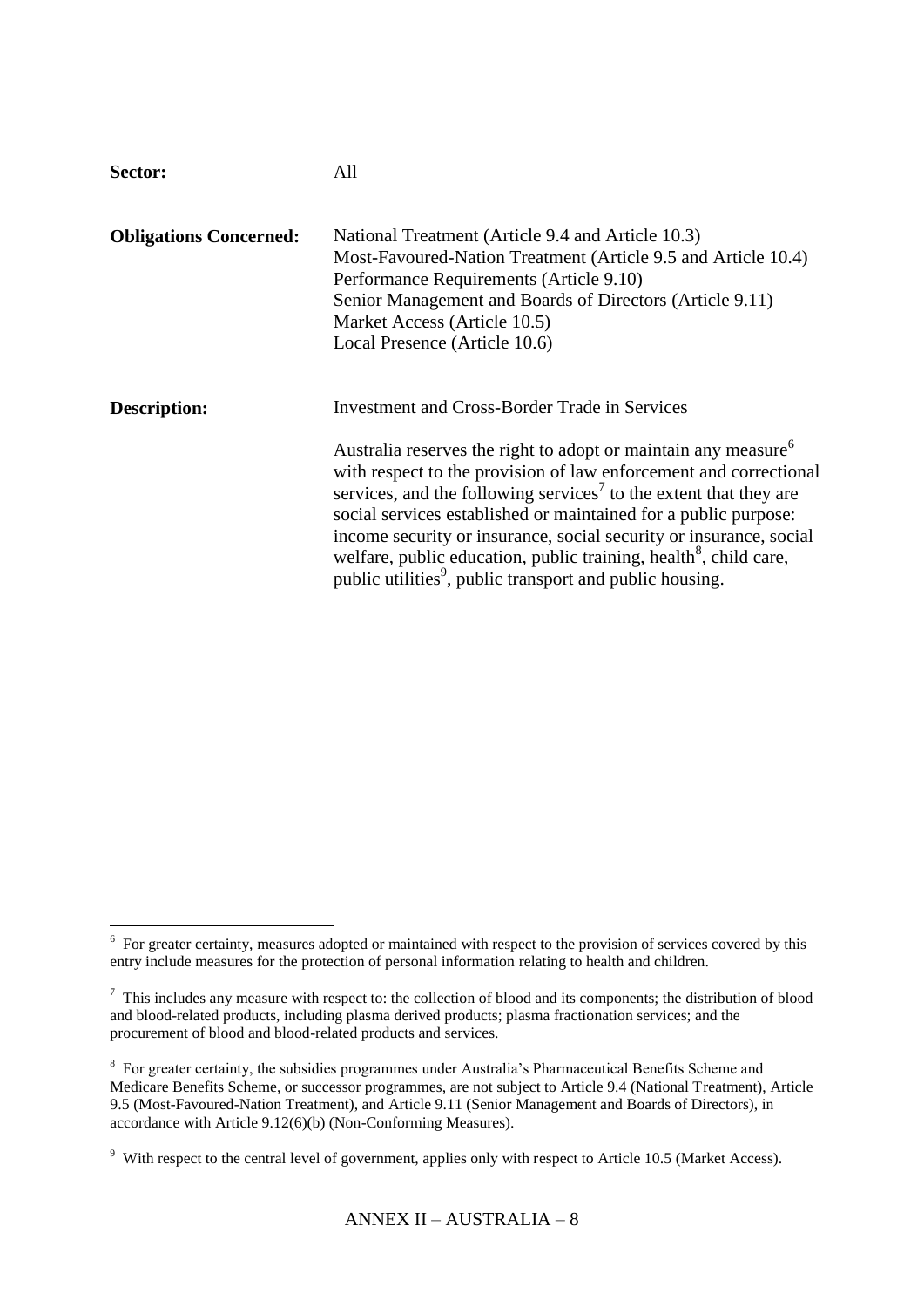| Sector:                       | <b>Advertising Services</b><br>Live Performance <sup>10</sup> | Broadcasting and Audio-visual Services                                                                                                                                                                                                                        |
|-------------------------------|---------------------------------------------------------------|---------------------------------------------------------------------------------------------------------------------------------------------------------------------------------------------------------------------------------------------------------------|
| <b>Obligations Concerned:</b> |                                                               | National Treatment (Article 9.4 and Article 10.3)<br>Most-Favoured-Nation Treatment (Article 9.5 and Article 10.4) <sup>11</sup><br>Performance Requirements (Article 9.10)<br>Market Access (Article 10.5)<br>Local Presence (Article $10.6$ ) <sup>12</sup> |
| <b>Description:</b>           |                                                               | <b>Investment and Cross-Border Trade in Services</b>                                                                                                                                                                                                          |
|                               | with respect to:                                              | Australia reserves the right to adopt or maintain any measure <sup>13</sup>                                                                                                                                                                                   |
|                               | (a)                                                           | Transmission quotas for local content on free-to-<br>air commercial television broadcasting services.                                                                                                                                                         |
|                               | (b)                                                           | Non-discriminatory expenditure requirements for<br>Australian production on subscription television<br>broadcasting services.                                                                                                                                 |
|                               | (c)                                                           | Transmission quotas for local content on free-to-<br>air radio broadcasting services.                                                                                                                                                                         |
|                               | (d)                                                           | Other audio-visual services transmitted<br>electronically, in order to make Australian audio-<br>visual content reasonably available to Australian<br>consumers. <sup>14</sup>                                                                                |

 $10$  Applies only in respect of subparagraph (f).

 $11$  Applies only to the treatment as local content of New Zealand programmes or productions.

 $12$  Applies only in respect of subparagraph (e) and in respect of the licensing of services covered by subparagraph (d).

<sup>&</sup>lt;sup>13</sup> For greater certainty, this includes the right to adopt or maintain measures under subparagraphs (a) through (f) with respect to the services supplied by the Australian Broadcasting Corporation and the Special Broadcasting Service Corporation.

<sup>&</sup>lt;sup>14</sup> Any such measure will be implemented in a manner that is consistent with Australia's commitments under Article XVI and Article XVII of GATS.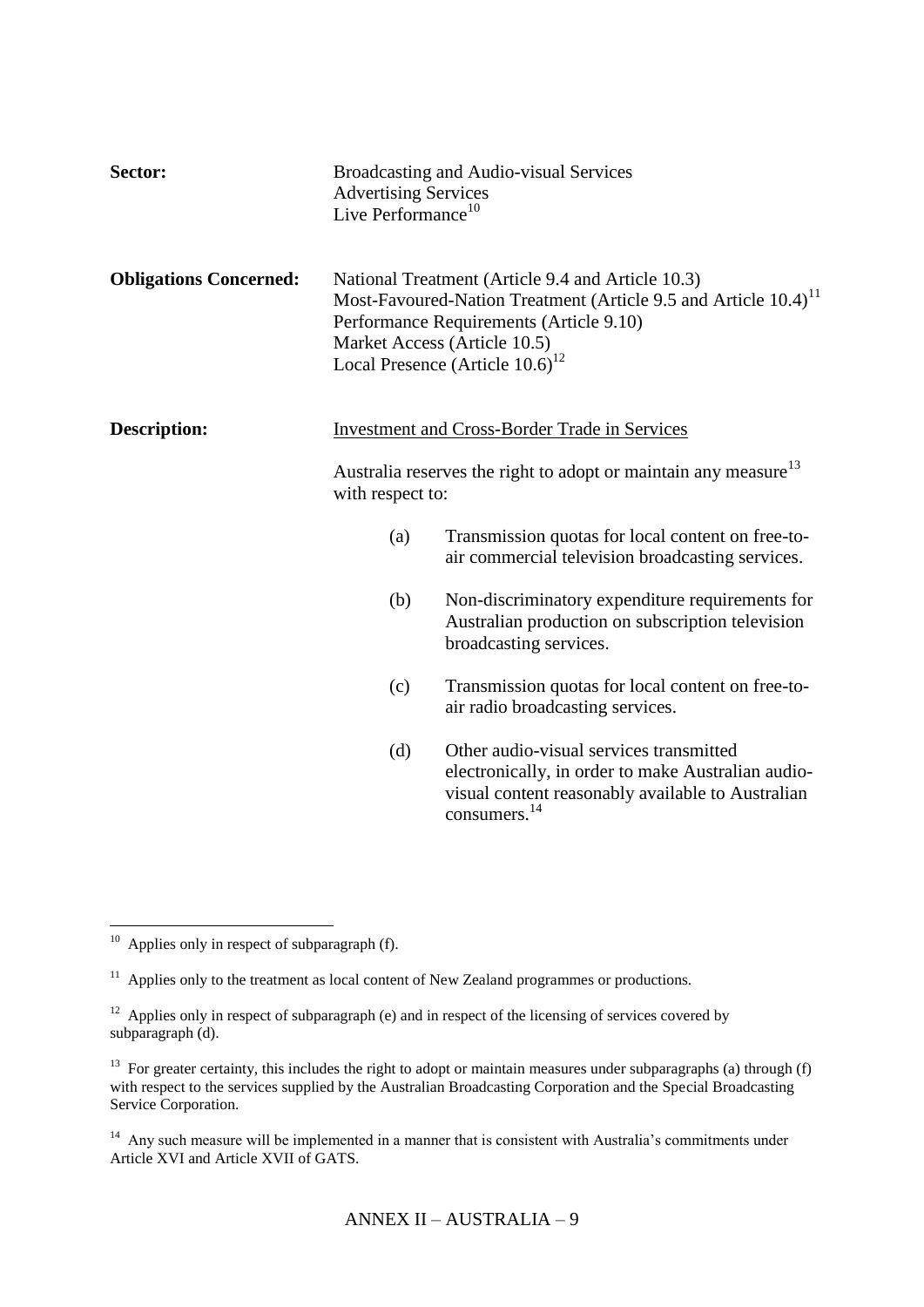|                           | (e)         | Spectrum management and licensing of<br>broadcasting services. <sup>15</sup>                                                                                                                                                                                                                                                                                                                                                                                                             |
|---------------------------|-------------|------------------------------------------------------------------------------------------------------------------------------------------------------------------------------------------------------------------------------------------------------------------------------------------------------------------------------------------------------------------------------------------------------------------------------------------------------------------------------------------|
|                           | (f)         | Subsidies or grants for investment in Australian<br>cultural activity.                                                                                                                                                                                                                                                                                                                                                                                                                   |
|                           |             | This entry does not apply to foreign investment restrictions in the<br>broadcasting and audio-visual services sector.                                                                                                                                                                                                                                                                                                                                                                    |
| <b>Existing Measures:</b> | Advertising | <i>Broadcasting Services Act 1992 (Cth)</i><br>Radiocommunications Act 1992 (Cth)<br>Income Tax Assessment Act 1936 (Cth)<br>Income Tax Assessment Act 1997 (Cth)<br>Screen Australia Act 2008 (Cth)<br>Broadcasting Services (Australian Content) Standard 2005<br><b>Children's Television Standards 2009</b><br>Television Program Standard 23 – Australian Content in<br><b>Commercial Radio Codes of Practice and Guidelines</b><br><b>Community Broadcasting Codes of Practice</b> |

<sup>&</sup>lt;sup>15</sup> In respect of subparagraph (e), Australia's reservation applies only in respect of Article 10.5 (Market Access) and Article 10.6 (Local Presence).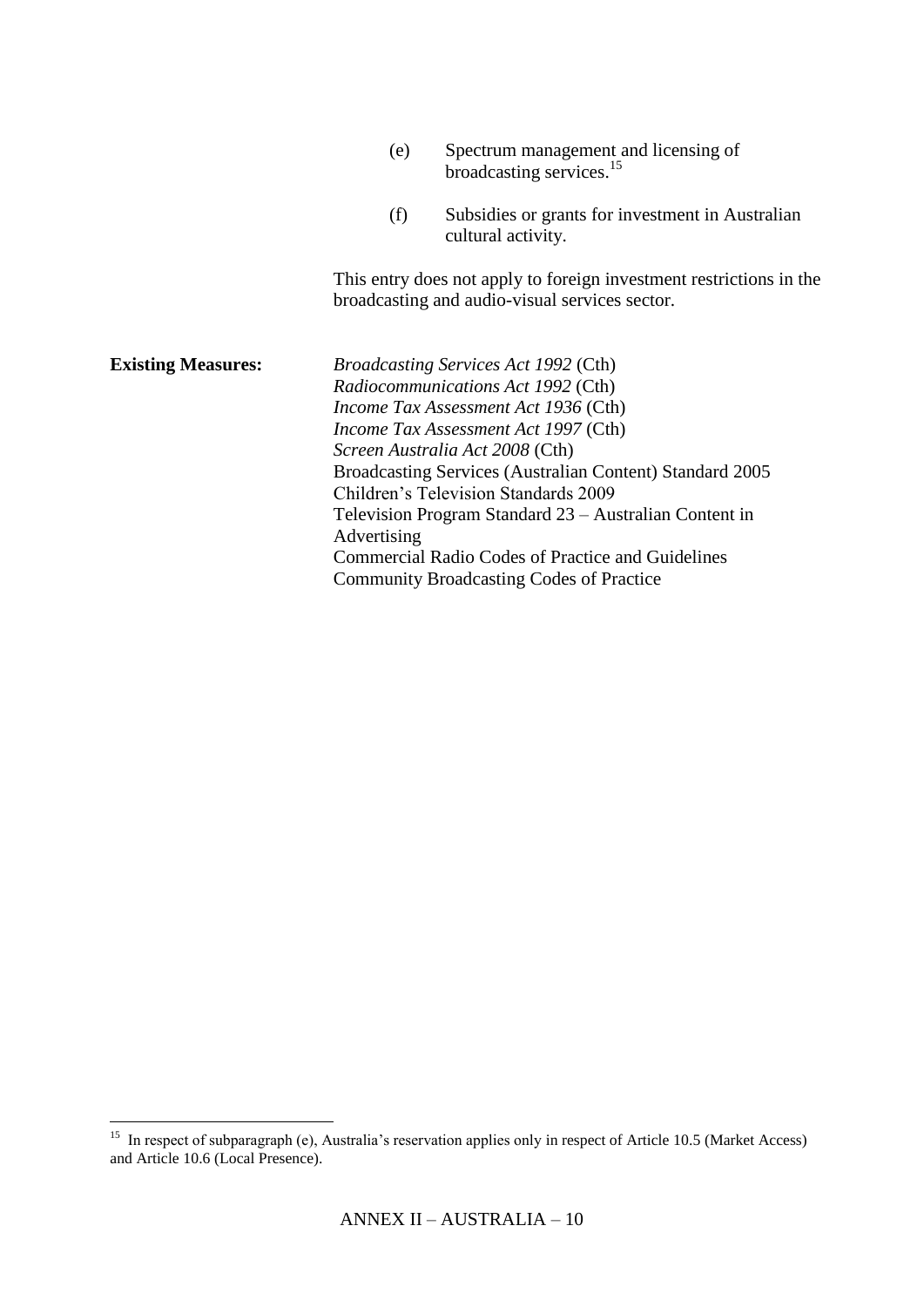| Sector:                       | Broadcasting and Audio-visual Services                                                                                                                                                                                                                                                                                                                                                    |
|-------------------------------|-------------------------------------------------------------------------------------------------------------------------------------------------------------------------------------------------------------------------------------------------------------------------------------------------------------------------------------------------------------------------------------------|
| <b>Obligations Concerned:</b> | Most-Favoured-Nation Treatment (Article 9.5 and Article 10.4)<br>Performance Requirements (Article 9.10)                                                                                                                                                                                                                                                                                  |
| Description:                  | <b>Investment and Cross-Border Trade in Services</b>                                                                                                                                                                                                                                                                                                                                      |
|                               | Australia reserves the right to adopt or maintain, under the<br>International Co-production Program, preferential co-production<br>arrangements for film and television productions. Official co-<br>production status, which may be granted to a co-production<br>produced under these co-production arrangements, confers<br>national treatment on works covered by these arrangements. |
| <b>Existing Measures:</b>     | International Co-production Program                                                                                                                                                                                                                                                                                                                                                       |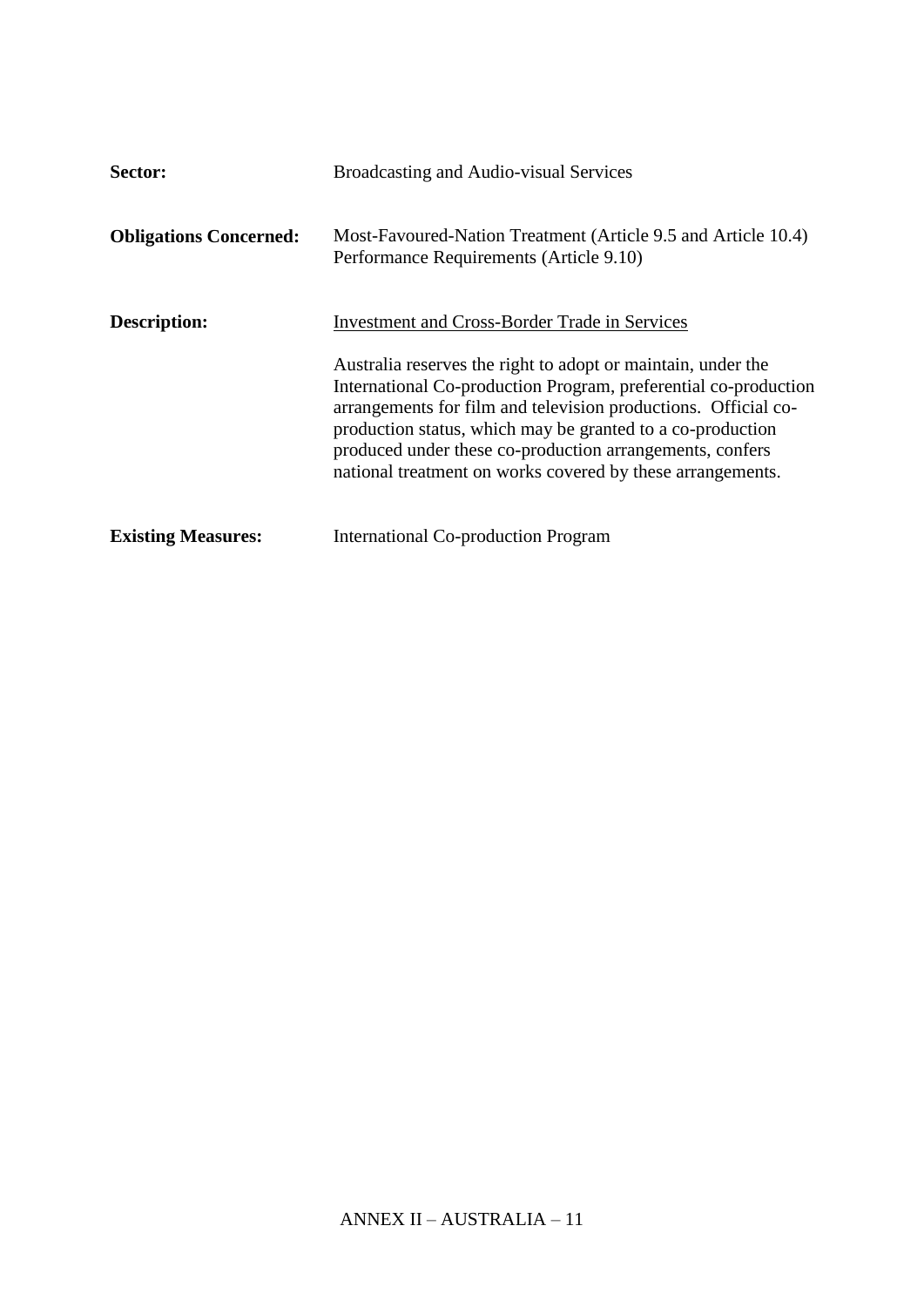| Sector:                       | Recreational, Cultural and Sporting Services (other than audio-<br>visual services)                                                                                                                                                                                                        |
|-------------------------------|--------------------------------------------------------------------------------------------------------------------------------------------------------------------------------------------------------------------------------------------------------------------------------------------|
| <b>Obligations Concerned:</b> | National Treatment (Article 9.4 and Article 10.3)<br>Most-Favoured-Nation Treatment (Article 9.5 and Article 10.4)<br>Performance Requirements (Article 9.10)<br>Senior Management and Boards of Directors (Article 9.11)<br>Market Access (Article 10.5)<br>Local Presence (Article 10.6) |
| Description:                  | <b>Investment and Cross-Border Trade in Services</b><br>Australia reserves the right to adopt or maintain any measure<br>with respect to the creative arts <sup>16, <math>^{17}</math></sup> Indigenous traditional<br>cultural expressions and other cultural heritage. <sup>18</sup>     |

<sup>&</sup>lt;sup>16</sup> For the purposes of this entry, "creative arts" means: the performing arts (including live theatre, dance and music); visual arts and craft; literature (other than literary works transmitted electronically); and hybrid art works, including those which use new technologies to transcend discrete art form divisions. For live performances of the "creative arts", as defined, this entry does not extend beyond subsidies and grants for investment in Australian cultural activity.

<sup>&</sup>lt;sup>17</sup> Notwithstanding this, such measures shall be implemented in a manner that is consistent with Australia's commitments under Article XVI and Article XVII of GATS, as applicable.

<sup>&</sup>lt;sup>18</sup> For the purposes of this entry, "cultural heritage" means: ethnological, archaeological, historical, literary, artistic, scientific or technological moveable or built heritage, including the collections which are documented, preserved and exhibited by museums, galleries, libraries, archives and other heritage collecting institutions.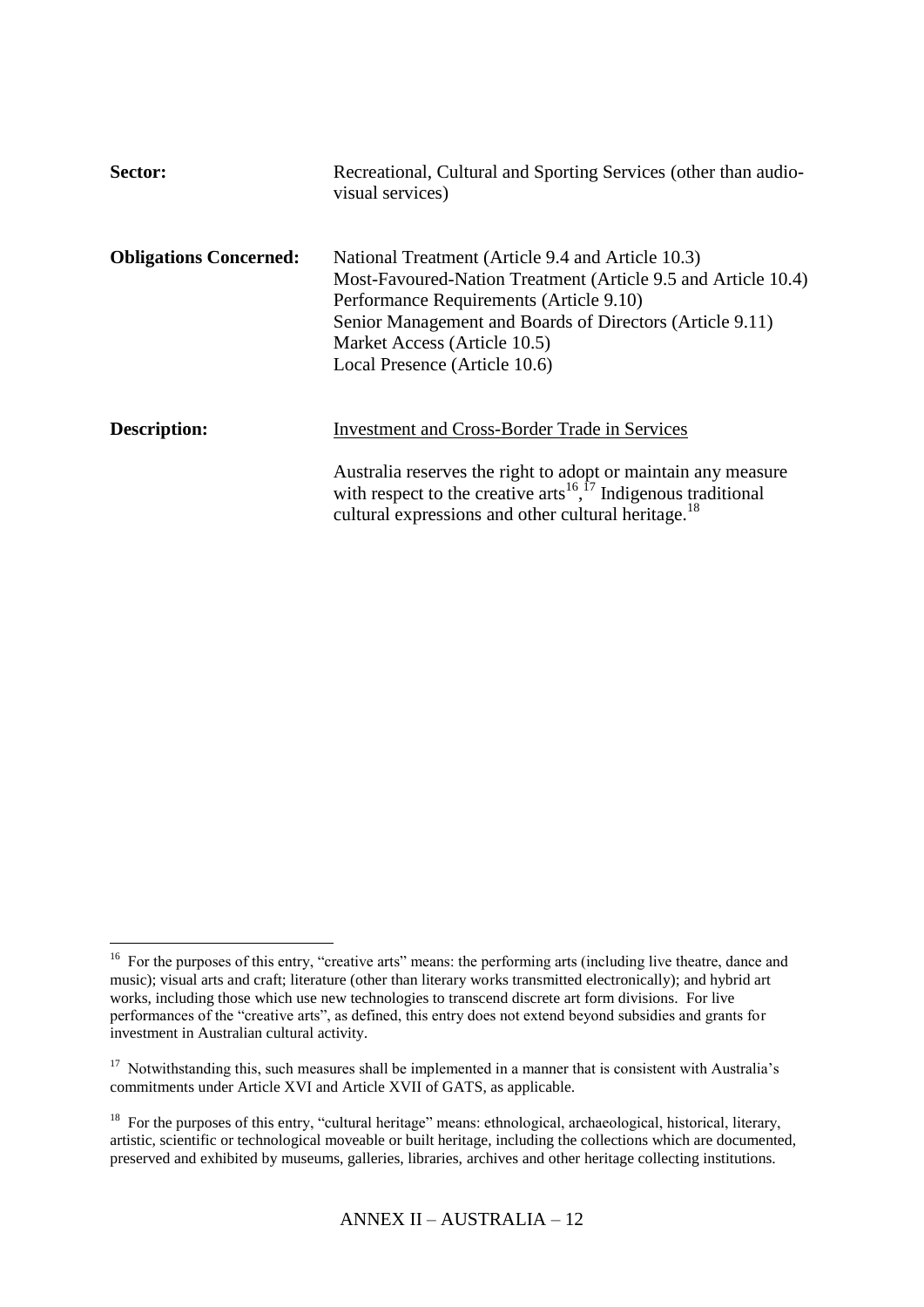| Sector:                       | <b>Distribution Services</b>                                                                                                                                                  |
|-------------------------------|-------------------------------------------------------------------------------------------------------------------------------------------------------------------------------|
| <b>Obligations Concerned:</b> | Market Access (Article 10.5)                                                                                                                                                  |
| <b>Description:</b>           | Cross-Border Trade in Services                                                                                                                                                |
|                               | Australia reserves the right to adopt or maintain any measure<br>with respect to wholesale and retail trade services of tobacco<br>products, alcoholic beverages or firearms. |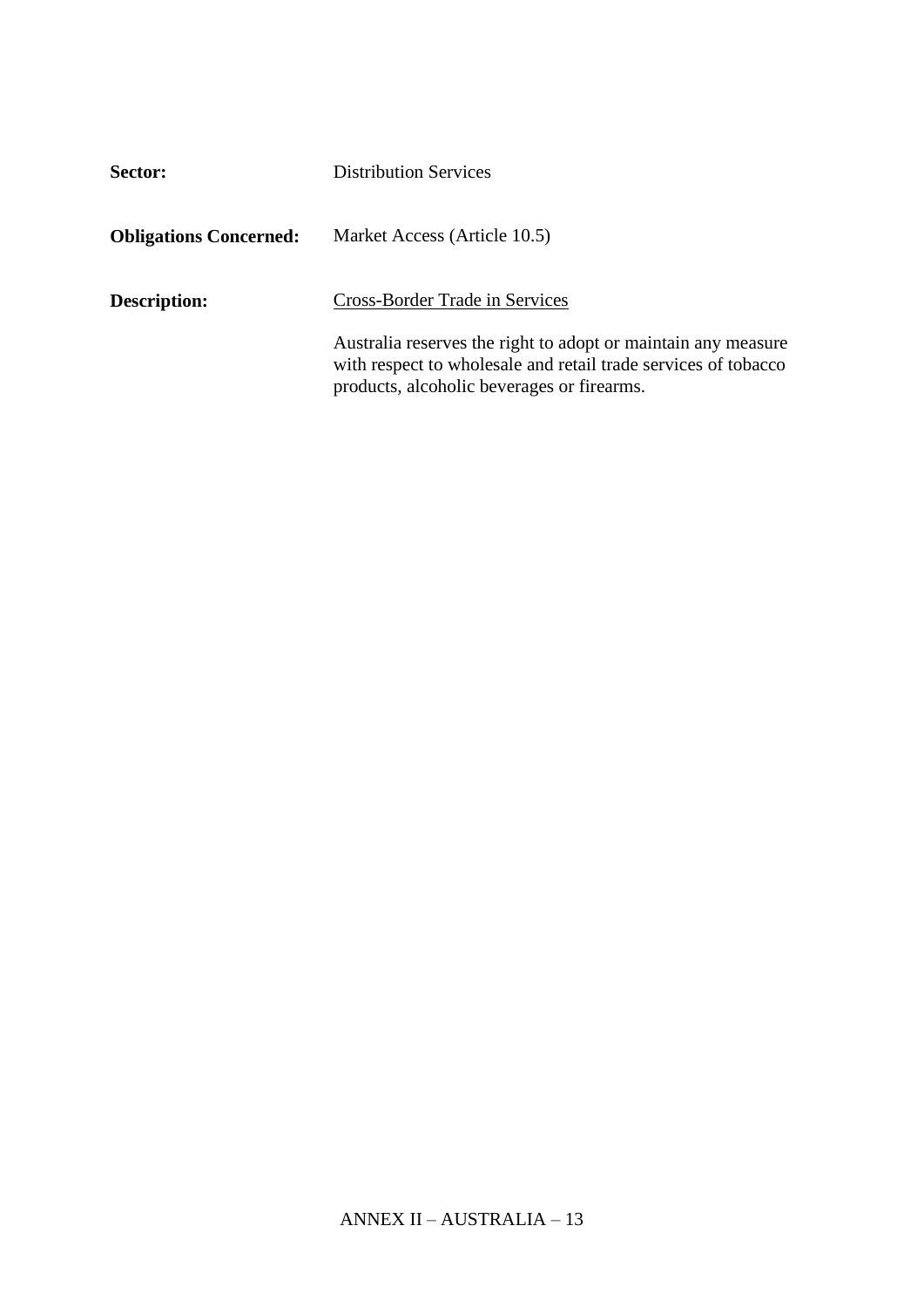| Sector:                       | <b>Education Services</b>                                                                                                                                                                                                                                                                  |
|-------------------------------|--------------------------------------------------------------------------------------------------------------------------------------------------------------------------------------------------------------------------------------------------------------------------------------------|
| <b>Obligations Concerned:</b> | National Treatment (Article 9.4 and Article 10.3)<br>Most-Favoured-Nation Treatment (Article 9.5 and Article 10.4)<br>Performance Requirements (Article 9.10)<br>Senior Management and Boards of Directors (Article 9.11)<br>Market Access (Article 10.5)<br>Local Presence (Article 10.6) |
| Description:                  | <b>Investment and Cross-Border Trade in Services</b>                                                                                                                                                                                                                                       |
|                               | Australia reserves the right to adopt or maintain any measure<br>with respect to primary education.                                                                                                                                                                                        |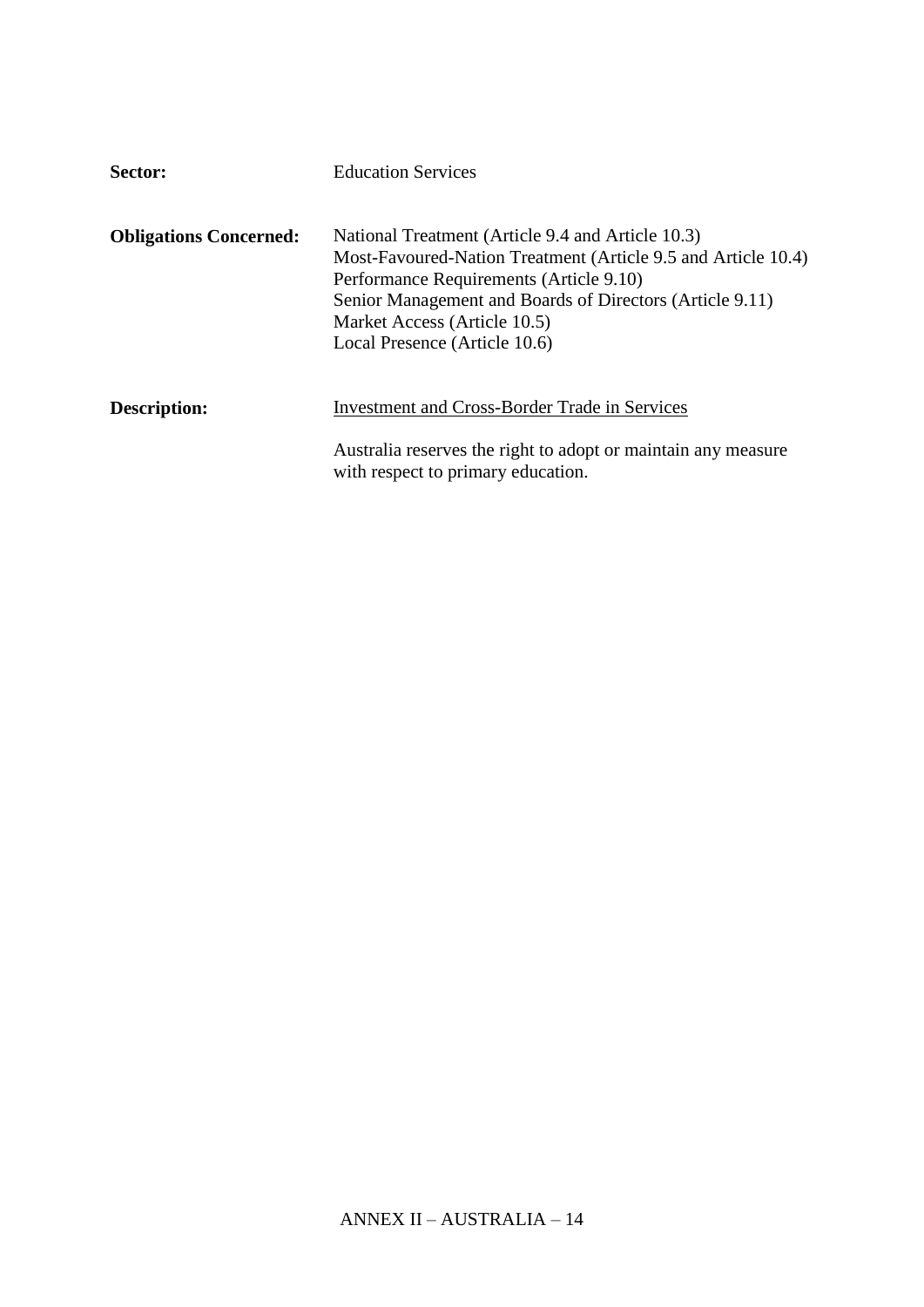| Sector:                       | <b>Gambling and Betting</b>                                                                                                                                                                                               |
|-------------------------------|---------------------------------------------------------------------------------------------------------------------------------------------------------------------------------------------------------------------------|
| <b>Obligations Concerned:</b> | National Treatment (Article 9.4 and Article 10.3)<br>Performance Requirements (Article 9.10)<br>Senior Management and Boards of Directors (Article 9.11)<br>Market Access (Article 10.5)<br>Local Presence (Article 10.6) |
| <b>Description:</b>           | <b>Investment and Cross-Border Trade in Services</b><br>Australia reserves the right to adopt or maintain any measure<br>with respect to gambling and betting.                                                            |
| <b>Existing Measures:</b>     | Legislation and ministerial statements including the <i>Interactive</i><br>Gambling Act 2001 (Cth).                                                                                                                       |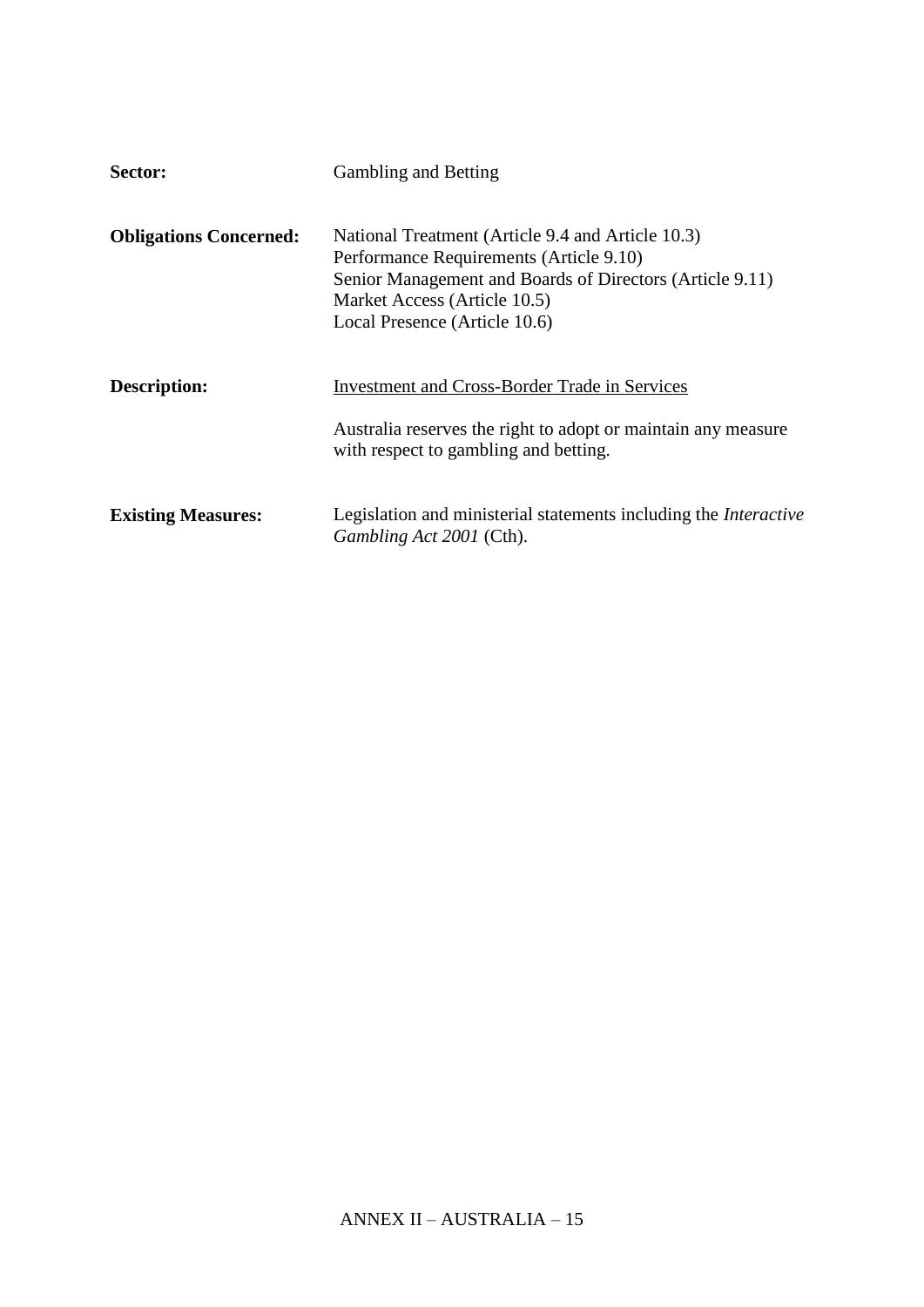| Sector:                       | <b>Maritime Transport</b>                                                                                                                                                                                                 |
|-------------------------------|---------------------------------------------------------------------------------------------------------------------------------------------------------------------------------------------------------------------------|
| <b>Obligations Concerned:</b> | National Treatment (Article 9.4 and Article 10.3)<br>Performance Requirements (Article 9.10)<br>Senior Management and Boards of Directors (Article 9.11)<br>Market Access (Article 10.5)<br>Local Presence (Article 10.6) |
| <b>Description:</b>           | Cross-Border Trade in Services and Investment                                                                                                                                                                             |
|                               | Australia reserves the right to adopt or maintain any measure<br>with respect to maritime cabotage services and offshore transport<br>services. <sup>19</sup>                                                             |
| <b>Existing Measures:</b>     | Customs Act 1901 (Cth)<br>Fair Work Act 2009 (Cth)                                                                                                                                                                        |
|                               | (Cth)                                                                                                                                                                                                                     |
|                               | Occupational Health and Safety (Maritime Industry) Act 1993<br>(Cth)                                                                                                                                                      |
|                               | Income Tax Assessment Act 1936 (Cth)                                                                                                                                                                                      |
|                               | Coastal Trading (Revitalising Australian Shipping) Act 2012<br>(Cth)                                                                                                                                                      |
|                               | Coastal Trading (Revitalising Australian Shipping)                                                                                                                                                                        |
|                               | (Consequential Amendments and Transitional Provisions) Act<br>2012 (Cth)                                                                                                                                                  |
|                               | Shipping Reform (Tax Incentives) Act 2012 (Cth)                                                                                                                                                                           |

<sup>&</sup>lt;sup>19</sup> For the purposes of this entry, "cabotage" is defined as the transportation of passengers or goods between a port located in Australia and another port located in Australia and traffic originating and terminating in the same port located in Australia. "Offshore transport" refers to shipping services involving the transportation of passengers or goods between a port located in Australia and any location associated with or incidental to the exploration or exploitation of natural resources of the continental shelf of Australia, the seabed of the Australian coastal sea and the subsoil of that seabed.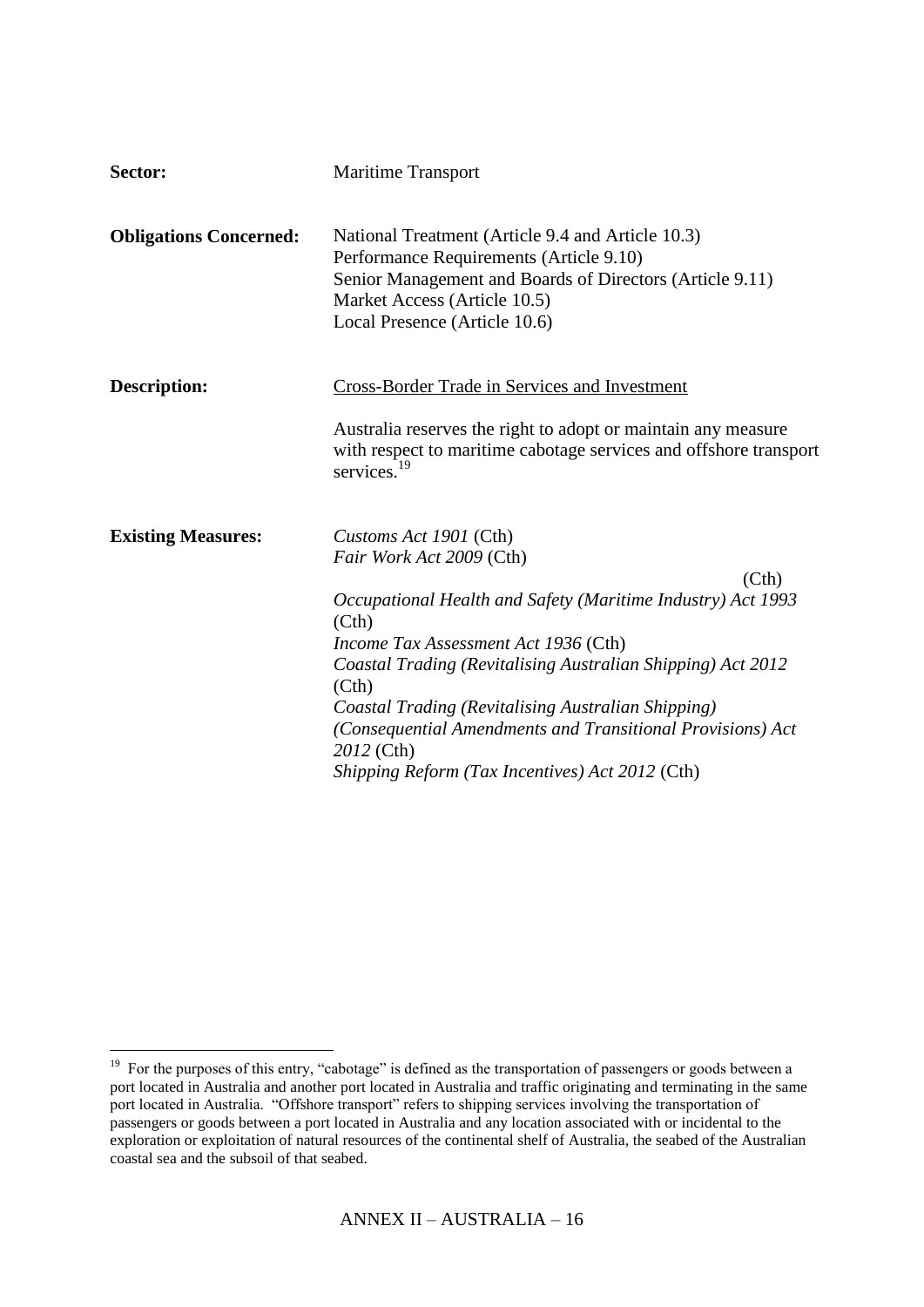| Sector:                       | <b>Transport Services</b>                                                                                                       |
|-------------------------------|---------------------------------------------------------------------------------------------------------------------------------|
| <b>Obligations Concerned:</b> | National Treatment (Article 9.4)<br>Senior Management and Boards of Directors (Article 9.11)                                    |
| <b>Description:</b>           | Investment                                                                                                                      |
|                               | Australia reserves the right to adopt or maintain any measure<br>with respect to investment in federal leased airports.         |
| <b>Existing Measures:</b>     | Airports Act 1996 (Cth)<br>Airports (Ownership-Interests in Shares) Regulations 1996<br>(Ch)<br>Airports Regulations 1997 (Cth) |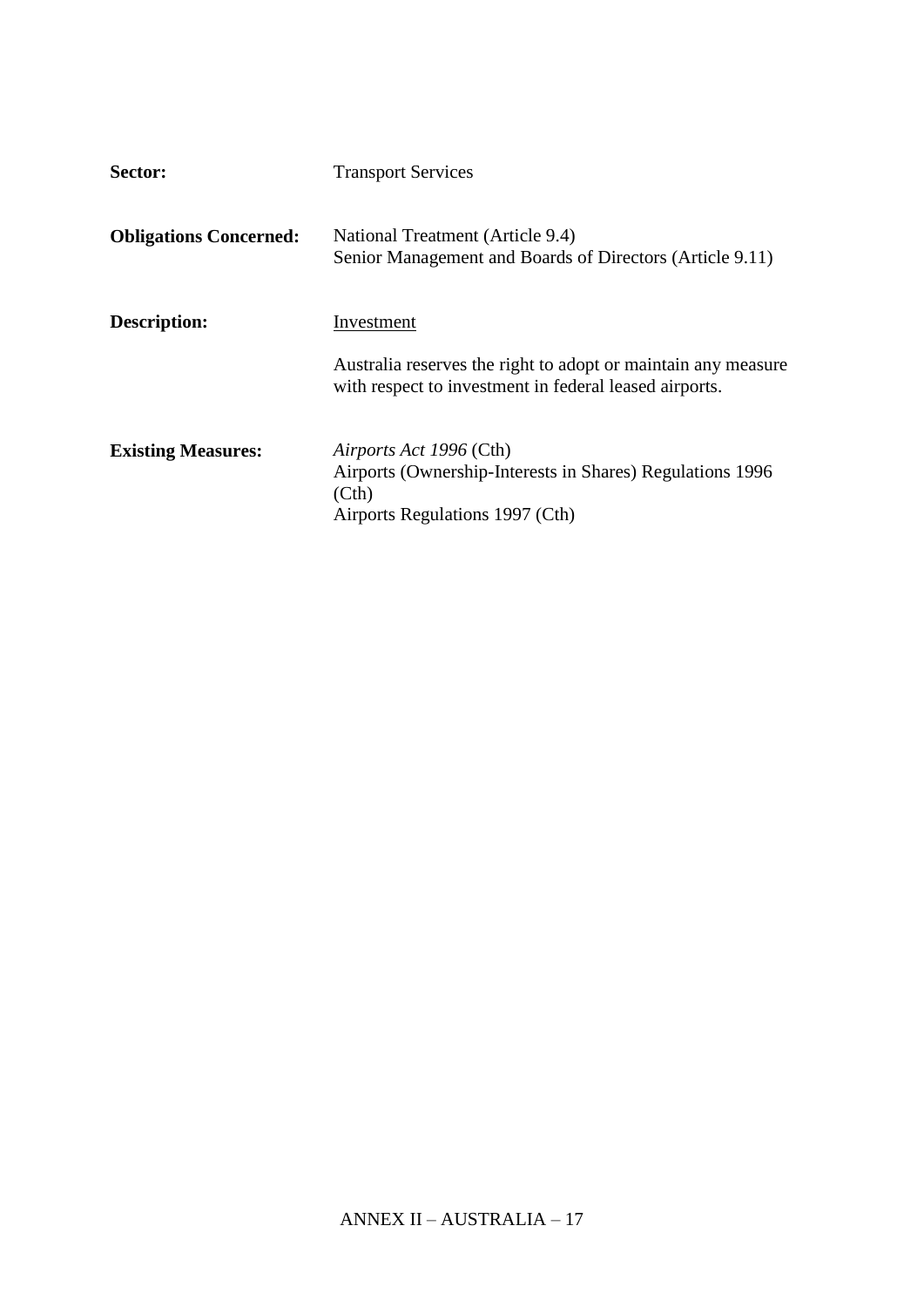| Sector:                       | Services related to Air Transportation                                                                                                                                                                                                                                                                                                                                              |                                                                                                                                                                              |
|-------------------------------|-------------------------------------------------------------------------------------------------------------------------------------------------------------------------------------------------------------------------------------------------------------------------------------------------------------------------------------------------------------------------------------|------------------------------------------------------------------------------------------------------------------------------------------------------------------------------|
| <b>Obligations Concerned:</b> | National Treatment (Article 9.4 and Article 10.3)<br>Most-Favoured-Nation Treatment (Article 9.5 and Article 10.4)<br>Performance Requirements (Article 9.10)<br>Senior Management and Boards of Directors (Article 9.11)<br>Market Access (Article 10.5)<br>Local Presence (Article 10.6)                                                                                          |                                                                                                                                                                              |
| <b>Description:</b>           | <b>Investment and Cross-Border Trade in Services</b><br>Australia reserves the right to adopt or maintain any measure<br>relating to the provision of ground handling services as defined in<br>Article 10.1 (Definitions) in relation to each Party that:                                                                                                                          |                                                                                                                                                                              |
|                               |                                                                                                                                                                                                                                                                                                                                                                                     |                                                                                                                                                                              |
|                               | (a)                                                                                                                                                                                                                                                                                                                                                                                 | maintains, in its Schedule to Annex II, an entry<br>with respect to ground handling services; and                                                                            |
|                               | (b)                                                                                                                                                                                                                                                                                                                                                                                 | lists against Article 10.3 (National Treatment),                                                                                                                             |
|                               | but only in relation to the obligations listed by that Party.<br>Australia reserves the right to adopt or maintain any measure<br>relating to the provision of airport operation services as defined<br>in Article 10.1 (Definitions) in relation to each Party that:<br>(a)<br>maintains, in its Schedule to Annex II, an entry<br>with respect to airport operation services; and |                                                                                                                                                                              |
|                               |                                                                                                                                                                                                                                                                                                                                                                                     |                                                                                                                                                                              |
|                               |                                                                                                                                                                                                                                                                                                                                                                                     |                                                                                                                                                                              |
|                               | (b)                                                                                                                                                                                                                                                                                                                                                                                 | lists against two of the following obligations:<br>Article 10.3 (National Treatment), Article 10.4<br>(Most-Favoured-Nation Treatment) and Article<br>10.6 (Local Presence), |
|                               |                                                                                                                                                                                                                                                                                                                                                                                     | but only in relation to the obligations listed by that Party.                                                                                                                |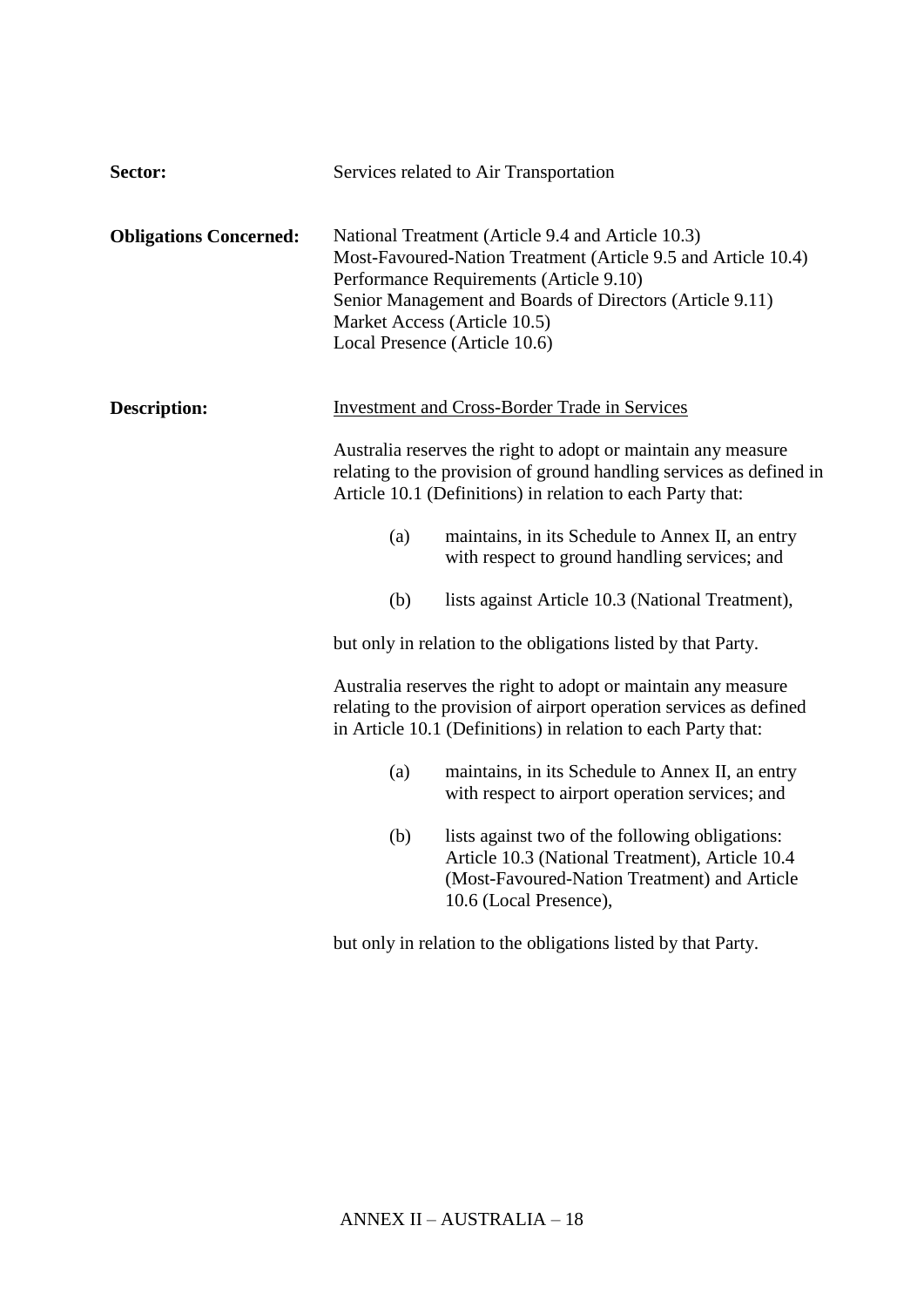#### **Sector:** All

| <b>Obligations Concerned:</b> |                                                                                                                                                                                                                                                                                                                                                                                                                                                                                                                                                                                                               | Most-Favoured-Nation Treatment (Article 9.5 and Article 10.4)                                                                                                                                                                                                                                                                                                                              |
|-------------------------------|---------------------------------------------------------------------------------------------------------------------------------------------------------------------------------------------------------------------------------------------------------------------------------------------------------------------------------------------------------------------------------------------------------------------------------------------------------------------------------------------------------------------------------------------------------------------------------------------------------------|--------------------------------------------------------------------------------------------------------------------------------------------------------------------------------------------------------------------------------------------------------------------------------------------------------------------------------------------------------------------------------------------|
| <b>Description:</b>           | <b>Investment and Cross-Border Trade in Services</b>                                                                                                                                                                                                                                                                                                                                                                                                                                                                                                                                                          |                                                                                                                                                                                                                                                                                                                                                                                            |
|                               | of this Agreement.                                                                                                                                                                                                                                                                                                                                                                                                                                                                                                                                                                                            | Australia reserves the right to adopt or maintain any measure that<br>accords more favourable treatment to any service supplier or<br>investor under any bilateral or multilateral international<br>agreement in force or signed prior to the date of entry into force                                                                                                                     |
|                               |                                                                                                                                                                                                                                                                                                                                                                                                                                                                                                                                                                                                               | Australia reserves the right to adopt or maintain any measure that<br>accords more favourable treatment to any service supplier or<br>investor taken as part of a process of economic integration or<br>trade liberalisation between the Parties to the Australia New<br>Zealand Closer Economic Relations Trade Agreement<br>(ANZCERTA) done at Canberra on March 28, 1983. <sup>20</sup> |
|                               | Australia reserves the right to adopt or maintain any measure that<br>accords more favourable treatment to any service supplier or<br>investor of a Pacific Island Forum member state under any<br>international agreement in force or signed after the date of entry<br>into force of this Agreement.<br>Australia reserves the right to adopt or maintain any measure that<br>accords more favourable treatment to any service supplier or<br>investor under any bilateral or multilateral international<br>agreement in force or signed after the date of entry into force of<br>this Agreement involving: |                                                                                                                                                                                                                                                                                                                                                                                            |
|                               |                                                                                                                                                                                                                                                                                                                                                                                                                                                                                                                                                                                                               |                                                                                                                                                                                                                                                                                                                                                                                            |
|                               | (a)                                                                                                                                                                                                                                                                                                                                                                                                                                                                                                                                                                                                           | aviation;                                                                                                                                                                                                                                                                                                                                                                                  |
|                               | (b)                                                                                                                                                                                                                                                                                                                                                                                                                                                                                                                                                                                                           | fisheries; or                                                                                                                                                                                                                                                                                                                                                                              |
|                               | (c)                                                                                                                                                                                                                                                                                                                                                                                                                                                                                                                                                                                                           | maritime matters, including salvage.                                                                                                                                                                                                                                                                                                                                                       |
|                               |                                                                                                                                                                                                                                                                                                                                                                                                                                                                                                                                                                                                               |                                                                                                                                                                                                                                                                                                                                                                                            |

<sup>&</sup>lt;sup>20</sup> For the avoidance of doubt, this includes measures adopted or maintained under any existing or future protocol to that agreement.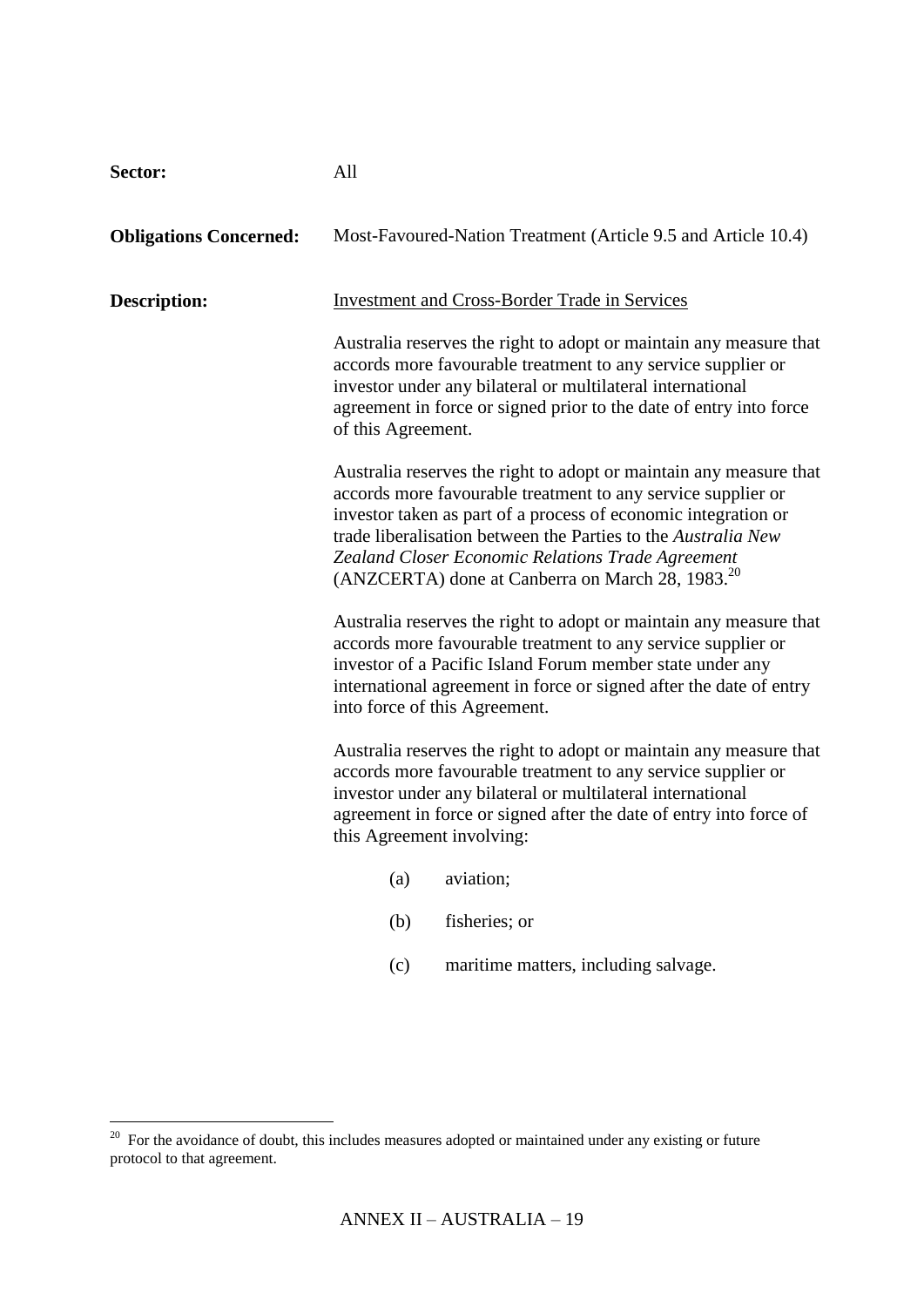## **Appendix A**

For the following sectors, Australia's commitments under Article XVI of GATS as set out in Australia's Schedule of Specific Commitments under the GATS (GATS/SC/6, GATS/SC/6/Suppl.1, GATS/SC/6/Suppl.1/Rev.1, GATS/SC/6/Suppl.2, GATS/SC/6/Suppl.3 and GATS/SC/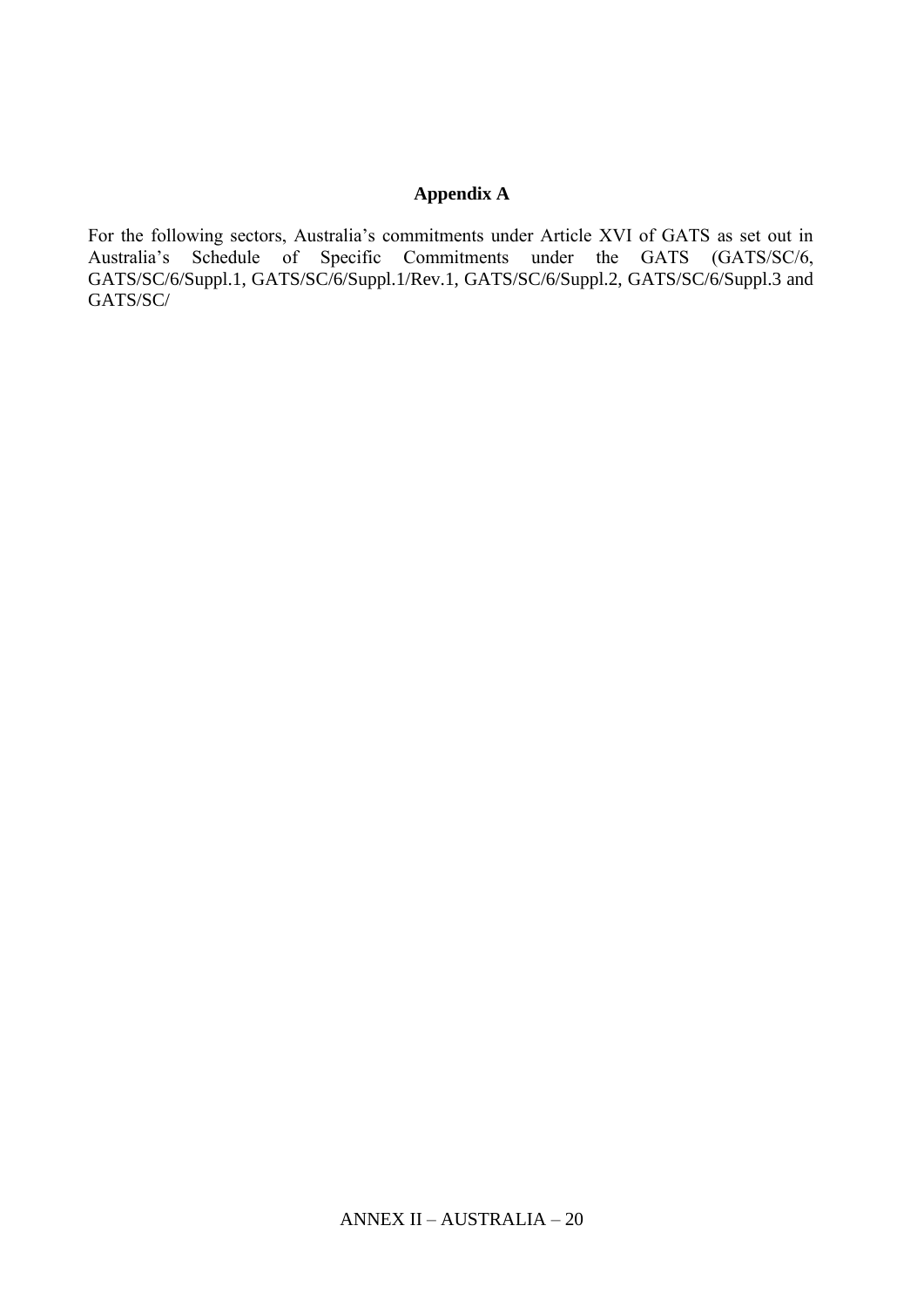| Sector/subsector                             | <b>Market Access Improvement</b>               |
|----------------------------------------------|------------------------------------------------|
| <b>Legal services</b> <sup>21</sup>          |                                                |
| Legal advisory and representational services | Replace existing commitments with no           |
| in domestic law (host-country law)           | limitations for modes 1-3. Mode 4 is unbound   |
|                                              | except as indicated in the horizontal section. |

 $^{21}$  For the purposes of this entry:

"legal advisory services" – includes provision of advice to and consultation with clients in matters, including transactions, relationships and disputes, involving the application or interpretation of law; participation with or on behalf of clients in negotiations and other dealings with third parties in such matters; and preparation of documents governed in whole or in part by law, and the verification of documents of any kind for purposes of and in accordance with the requirements of law. Does not include advice, consultation and documentation services performed by service suppliers entrusted with public functions, such as notary services, or services provided by patent or trade mark attorneys.

"legal representational services" – includes preparation of documents intended to be submitted to courts, administrative agencies, and other duly constituted official tribunals in matters involving the application and interpretation of law; and appearance before courts, administrative agencies, and other duly constituted official tribunals in matters involving the application and interpretation of the specified body of law. (Note: The inclusion of representational services before administrative agencies and other duly constituted official tribunals within the context of legal services does not necessarily mean that a licensed lawyer must supply such services in all cases. The precise scope of services subject to licensing requirements is subject to the discretion of the relevant regulatory authority.) Does not include documentation services performed by service suppliers entrusted with public functions, such as notary services, or services provided by patent or trade mark attorneys.

"legal arbitration, conciliation and mediation services" – preparation of documents to be submitted to, preparation for and appearance before, an arbitrator, conciliator or mediator in any dispute involving the application and interpretation of law. Does not include arbitration, conciliation and mediation services in disputes for which the law has no bearing which fall under services incidental to management consulting. As a sub-category, international legal arbitration, conciliation and mediation services refer to the same services when the dispute involves parties from two or more countries.

"domestic law (host country law)" – the law of Australia.

"foreign law" – the law of the territories of WTO Members and other countries other than the law of Australia.

"international law" – includes law established by international treaties and conventions, as well as customary law.

For the purposes of these definitions:

"arbitration" is taken to mean a process in which the parties to a dispute present arguments and evidence to a dispute resolution practitioner (the arbitrator) who makes a determination.

"mediation" is taken to mean a process in which the parties to a dispute, with the assistance of a dispute resolution practitioner (the mediator), identify the disputed issues, develop options, consider alternatives and endeavour to reach an agreement. The mediator has no advisory or determinative role in regard to the content of the dispute or the outcome of its resolution, but may advise on or determine the process of mediation whereby resolution is attempted.

"conciliation" is taken to mean a process in which the parties to a dispute, with the assistance of a dispute resolution practitioner (the conciliator), identify the issues in dispute, develop options, consider alternatives and endeavour to reach an agreement. The conciliator may have an advisory role on the content of the dispute or the outcome of its resolution, but not a determinative role. The conciliator may advise on or determine the process of conciliation whereby resolution is attempted, and may make suggestions for terms of settlement, give expert advice on likely settlement terms, and may actively encourage the participants to reach an agreement.

### ANNEX II – AUSTRALIA – 21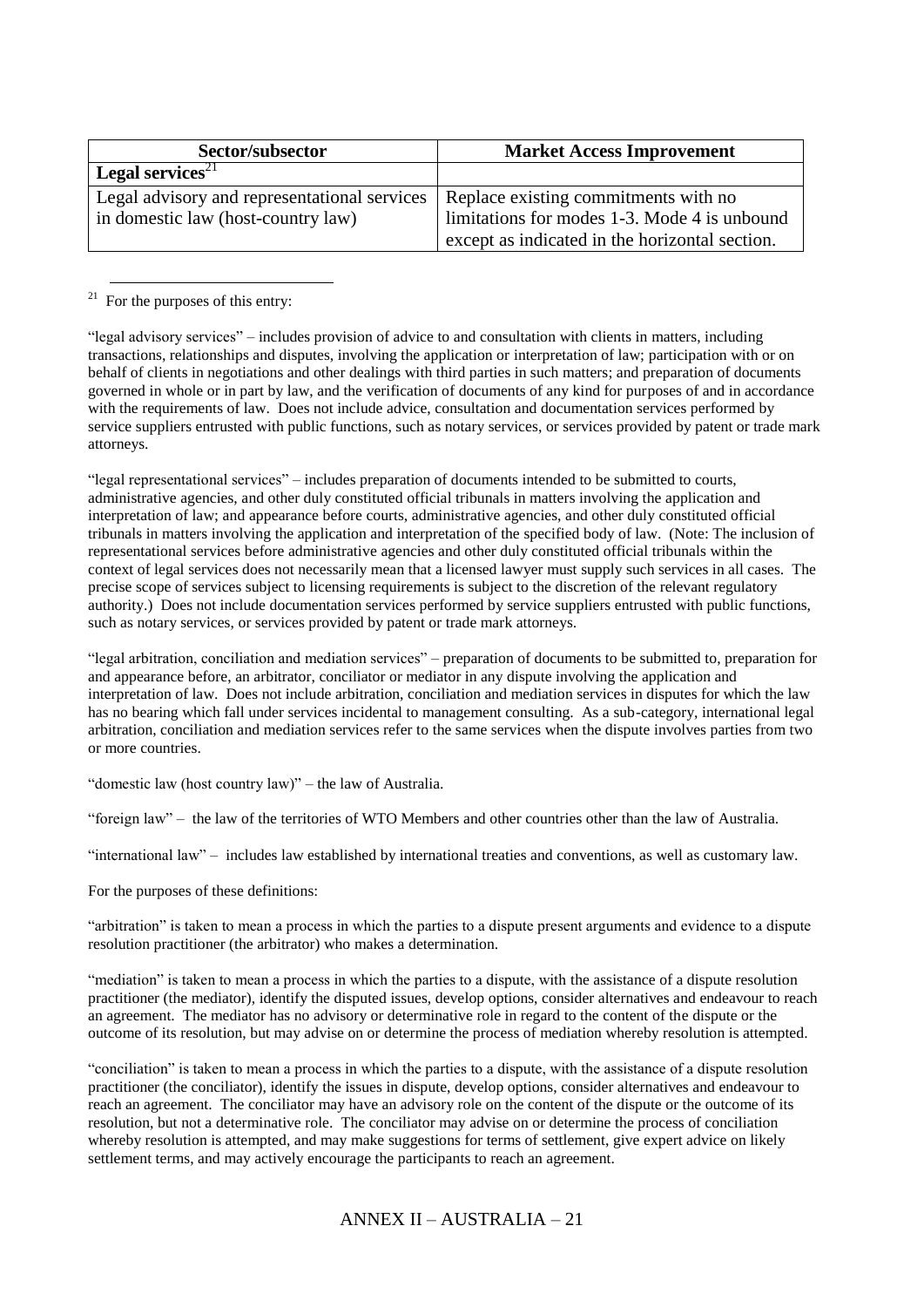| Sector/subsector                              | <b>Market Access Improvement</b>             |
|-----------------------------------------------|----------------------------------------------|
| Legal advisory services in foreign law and    | Replace existing commitments with no         |
| international law and (in relation to foreign | limitations for modes 1 and 2, mode 3 is     |
| and international law only) legal arbitration | limited as follows:                          |
| and conciliation/mediation services.          |                                              |
|                                               | In South Australia, natural persons          |
|                                               | practising foreign law may only join a local |
|                                               | law firm as a consultant and may not enter   |
|                                               | into partnership with or employ local        |
|                                               | lawyers.                                     |
|                                               | Mode 4 is unbound except as indicated in the |
|                                               | horizontal section.                          |
| <b>Research and Development Services</b>      |                                              |
| Research and Development (R&D) services       | Insert new commitments with no limitations   |
| on natural sciences and engineering (CPC      | for modes 1-3, mode 4 is unbound except as   |
| 851)                                          | indicated in the horizontal section.         |
| Interdisciplinary research and development    | Insert new commitments with no limitations   |
| (R&D) services (CPC 853)                      | for modes 1-3, mode 4 is unbound except as   |
|                                               | indicated in the horizontal section.         |
| <b>Other Business Services</b>                |                                              |
| Landscape architectural services (CPC         | Insert new commitments with no limitations   |
| 86742)                                        | for modes 1-3, mode 4 is unbound except as   |
|                                               | indicated in the horizontal section.         |
| Technical testing and analysis services       | Insert new commitments with no limitations   |
| (CPC 8676)                                    | for modes 1-3, mode 4 is unbound except as   |
|                                               | indicated in the horizontal section.         |
| Site preparation work for mining (CPC         | Insert new commitments with no limitations   |
| 5115)                                         | for modes 1-3, mode 4 is unbound except as   |
|                                               | indicated in the horizontal section.         |
| Services incidental to manufacturing (CPC     | Insert new commitments with no limitations   |
| 884 and 885, except for 88442).               | for modes 1-3, mode 4 is unbound except as   |
|                                               | indicated in the horizontal section.         |
| <b>Related scientific and technical</b>       |                                              |
| consulting services (CPC 8675)                |                                              |
| - Geological, geophysical and other           | Insert new commitments with no limitati      |
| scientific prospecting services (CPC 86751)   |                                              |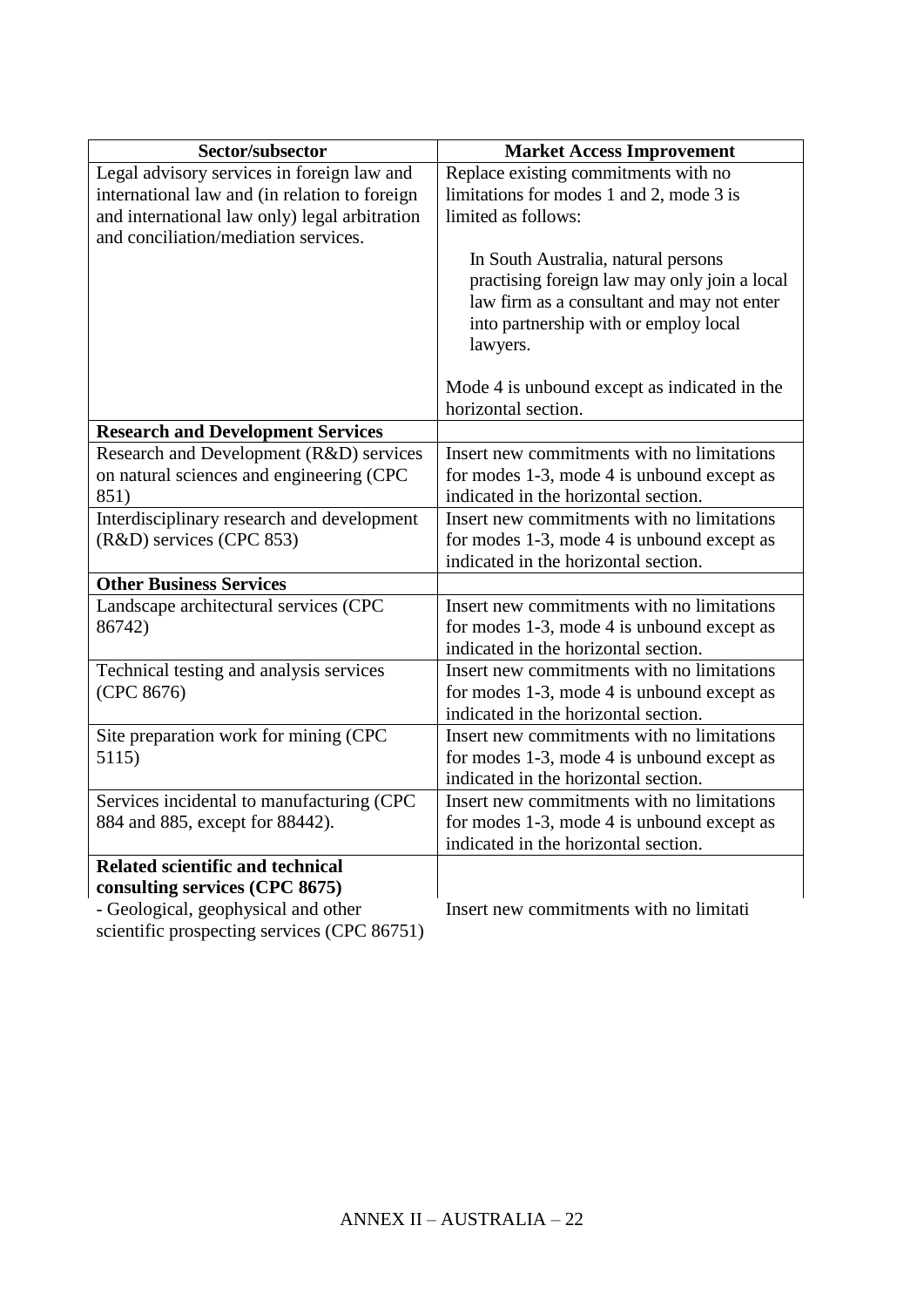**Sector/subsector Market Access Improvement** transport equipment) (CPC 633 and 8861- 8866).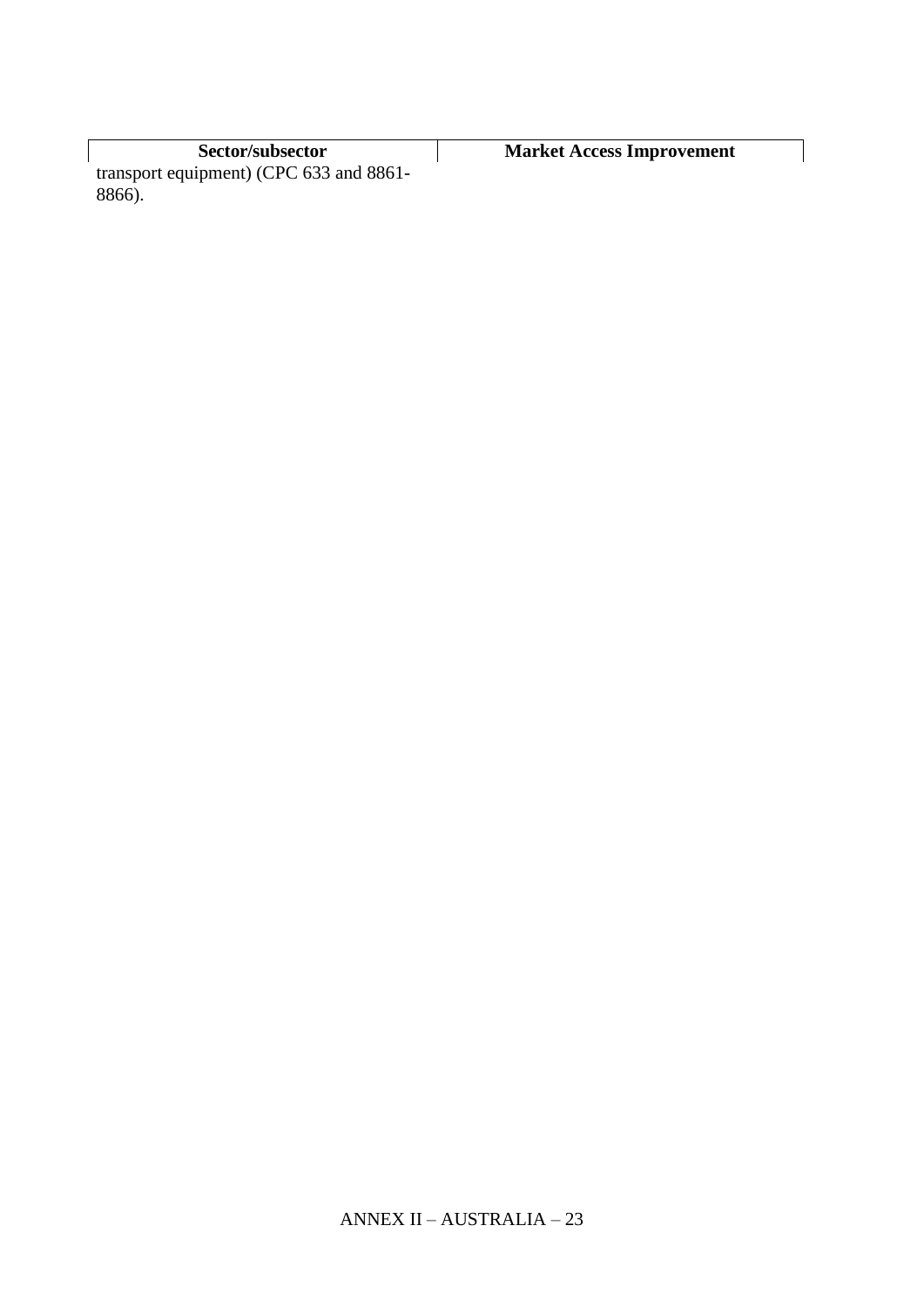| Sector/subsector                                                                                                                                                                                                                                                                                                | <b>Market Access Improvement</b>                                                                                                                         |
|-----------------------------------------------------------------------------------------------------------------------------------------------------------------------------------------------------------------------------------------------------------------------------------------------------------------|----------------------------------------------------------------------------------------------------------------------------------------------------------|
| <b>ENGINEERING SERVICES</b>                                                                                                                                                                                                                                                                                     |                                                                                                                                                          |
| <b>Other</b>                                                                                                                                                                                                                                                                                                    |                                                                                                                                                          |
| Other general construction work for civil<br>engineering (CPC 511, 515 and 518)                                                                                                                                                                                                                                 | Insert new commitments with no limitations<br>for modes 2 and 3, mode 1 unbound*, mode 4<br>is unbound except as indicated in the<br>horizontal section. |
| <b>DISTRIBUTION SERVICES</b>                                                                                                                                                                                                                                                                                    |                                                                                                                                                          |
| Commission agents' services (CPC 62111,<br>62112**, 62113-62118)                                                                                                                                                                                                                                                |                                                                                                                                                          |
| Includes services by commission agents,<br>commodity brokers, auctioneers and other<br>wholesalers who trade on behalf of others,<br>of food products, and non-alcoholic<br>beverages. Excludes tobacco, alcoholic<br>beverages, and firearms.                                                                  |                                                                                                                                                          |
| Wholesale trade services<br>(CPC 6221**, 6222**, 6223 - 6228**)                                                                                                                                                                                                                                                 | Replace existing commitments with no<br>limitations for modes 1-3, mode 4 is unbound<br>except as indicated in the horizontal section.                   |
| Wholesale trade services of agricultural raw<br>materials and live animals. Excludes<br>wholesale trade services of unmanufactured<br>tobacco, tobacco products, alcoholic<br>beverages and firearms.<br>Retailing services<br>(CPC 631**, 63211**, 63212, 6322, 6323,<br>6324, 6325, 6329**, 61112, 6113, 6121 |                                                                                                                                                          |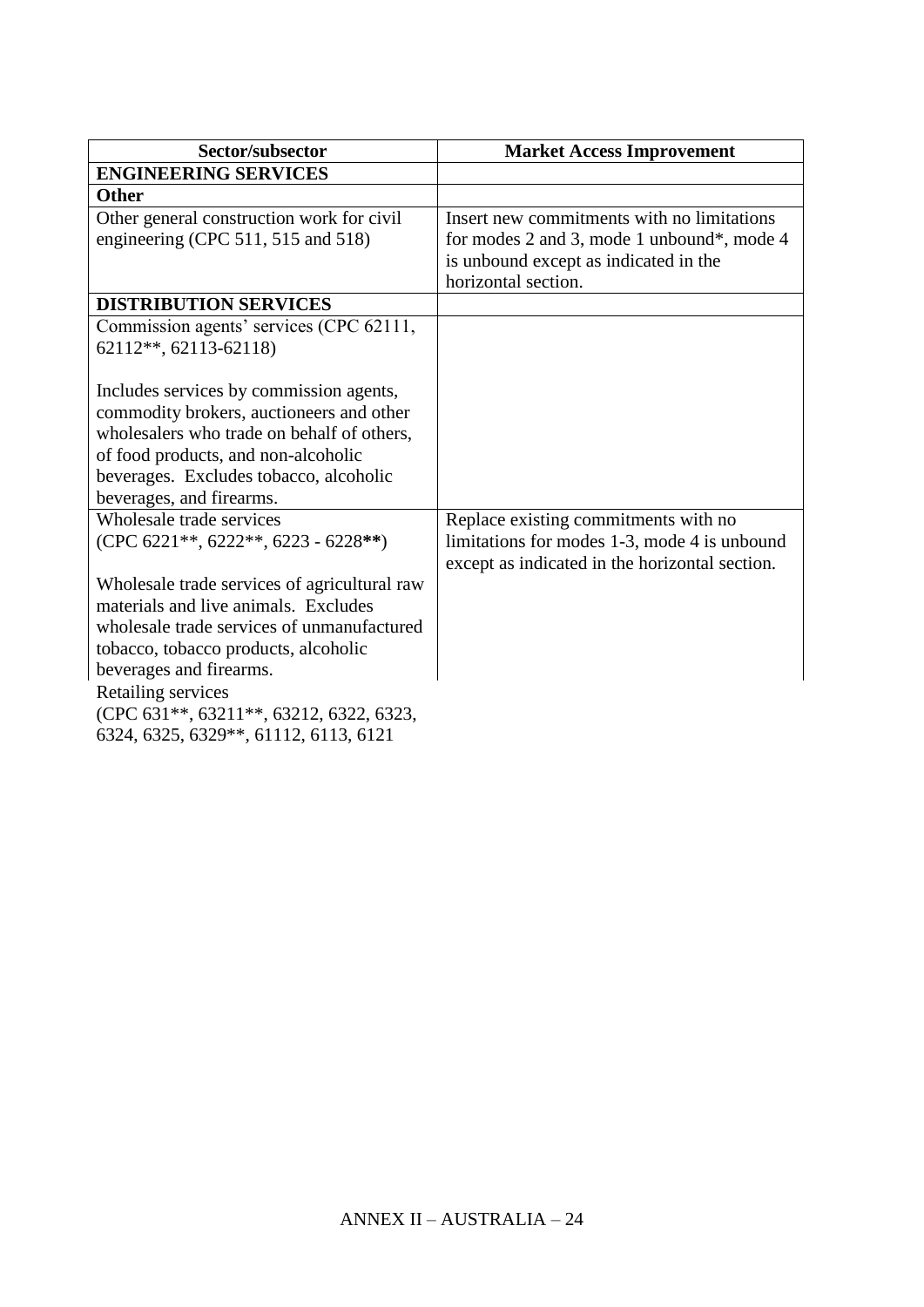| Sector/subsector                                                                                                                                                                                                                                                                                                         | <b>Market Access Improvement</b>                                                                                                                                                                                 |
|--------------------------------------------------------------------------------------------------------------------------------------------------------------------------------------------------------------------------------------------------------------------------------------------------------------------------|------------------------------------------------------------------------------------------------------------------------------------------------------------------------------------------------------------------|
| <b>ENVIRONMENTAL SERVICES<sup>22, 23</sup></b>                                                                                                                                                                                                                                                                           |                                                                                                                                                                                                                  |
| Wastewater management (CPC 9401)<br>This covers removal, treatment and disposal<br>of household, commercial and industrial<br>sewage and other waste waters including<br>tank emptying and cleaning, monitoring,<br>removal and treatment of solid wastes.                                                               | Replace existing commitments on "Sewage<br>services" with no limitations for modes 1-3,<br>mode 4 is unbound except as indicated in the<br>horizontal section.                                                   |
| Waste management (CPC 9402, 9403)<br>This covers hazardous and non-hazardous<br>waste collection, treatment and disposal<br>(including incineration, composting and<br>landfill); sweeping and snow removal, and<br>other sanitation services                                                                            | Replace existing commitments on "Refuse<br>disposal services" and "Sanitation and similar<br>services" with no limitations for modes 1-3,<br>mode 4 is unbound except as indicated in the<br>horizontal section. |
| Protection of ambient air and climate (CPC<br>9404)<br>This covers services at power stations or<br>industrial complexes to remove air<br>pollutants; monitoring of mobile emissions<br>and implementation of control systems or<br>reduction programmes.                                                                | Insert new commitments with no limitations<br>on modes 1-3, mode 4 is unbound except as<br>indicated in the horizontal section.                                                                                  |
| Remediation and clean-up of soil and water<br>(CPC 9406**) <sup>24</sup><br>This covers cleaning-up systems in situ or<br>mobile, emergency response, clean-up and<br>longer term abatement of spills and natural<br>disasters; and rehabilitation programmes<br>(e.g. recovery of mining sits) including<br>monitoring. | Insert new commitments with no limitations<br>on modes 1-3, mode 4 is unbound except as<br>indicated in the horizontal section.                                                                                  |
| Noise and vibration abatement (CPC 9405)<br>This covers monitoring programmes, and<br>installation of noise reduction systems and<br>screens.                                                                                                                                                                            | Insert new commitments with no limitations<br>on modes 1-3, mode 4 is unbound except as<br>indicated in the horizontal section.                                                                                  |
| Protection of biodiversity and landscape<br>(CPC 9406**) <sup>25</sup>                                                                                                                                                                                                                                                   | Insert new commitments with no limitations<br>on modes 1-3, mode 4 is unbound except as                                                                                                                          |

<sup>&</sup>lt;sup>22</sup> Australia's commitments on environmental services exclude the provision of water for human use, including water collection, purification and distribution through mains.

 $23$  The classification scheme adopted on environmental services is largely based upon the scheme proposed by the European Communities (EC) in 2000 (see pages 6-7 of the EC paper "GATS 2000: Environmental Services", S/CSS/W/38), but see especially footnote 22 above.

<sup>&</sup>lt;sup>24</sup> This commitment and Australia's commitment on protection of biodiversity and landscape combine to cover the entirety of CPC 9406 services.

<sup>&</sup>lt;sup>25</sup> This commitment and Australia's commitment on remediation and clean-up of soil and water combine to cover the entirety of CPC 9406 services.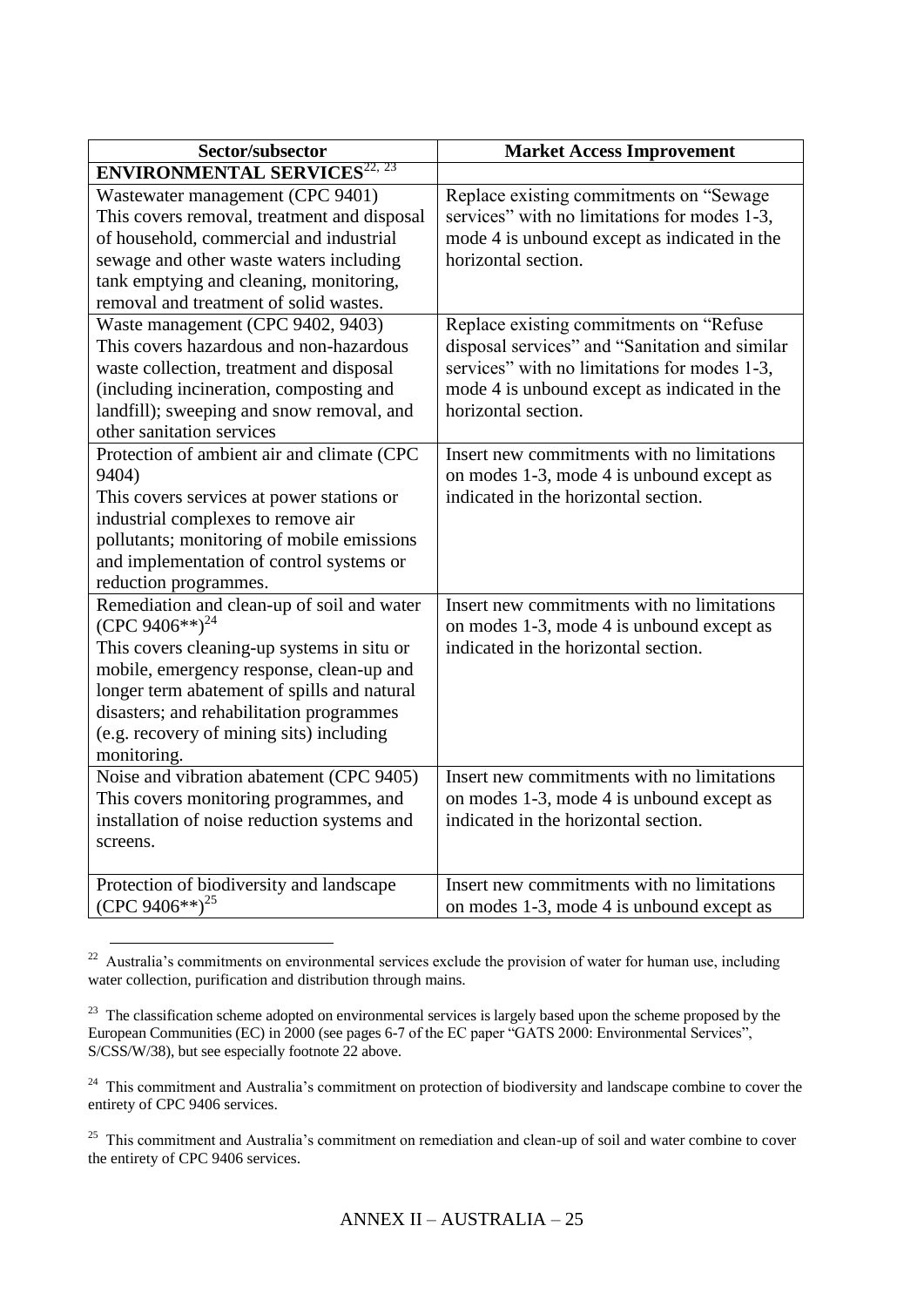| Sector/subsector                            | <b>Market Access Improvement</b>               |
|---------------------------------------------|------------------------------------------------|
| This covers ecology and habitat protection  | indicated in the horizontal section.           |
| and promotion of forests and promoting      |                                                |
| sustainable forestry.                       |                                                |
| Other environmental and ancillary services  | Insert new commitments with no limitations     |
| (CPC 9409)                                  | on modes 1-3, mode 4 is unbound except as      |
| This covers other environment protection    | indicated in the horizontal section.           |
| services, including services related to     |                                                |
| environmental impact assessment.            |                                                |
| <b>TOURISM AND TRAVEL RELATED</b>           |                                                |
| <b>SERVICES</b>                             |                                                |
| Travel agencies and tour operators services | Replace existing commitments with no           |
| (CPC 7471)                                  | limitations for modes 1-3, mode 4 is unbound   |
|                                             | except as indicated in the horizontal section. |
| <b>TRANSPORT SERVICES</b>                   |                                                |
| <b>Air Transport services</b>               |                                                |
| Airport operation services, as defined in   | Insert new commitments with no limitations     |
| Article 10.1 (Definitions)                  | on modes 1-3, mode 4 is unbound except as      |
|                                             | indicated in the horizontal section.           |
| Ground handling services, as defined in     | Insert new commitments with no limitati        |
| Article 10.1 (Definitions)                  |                                                |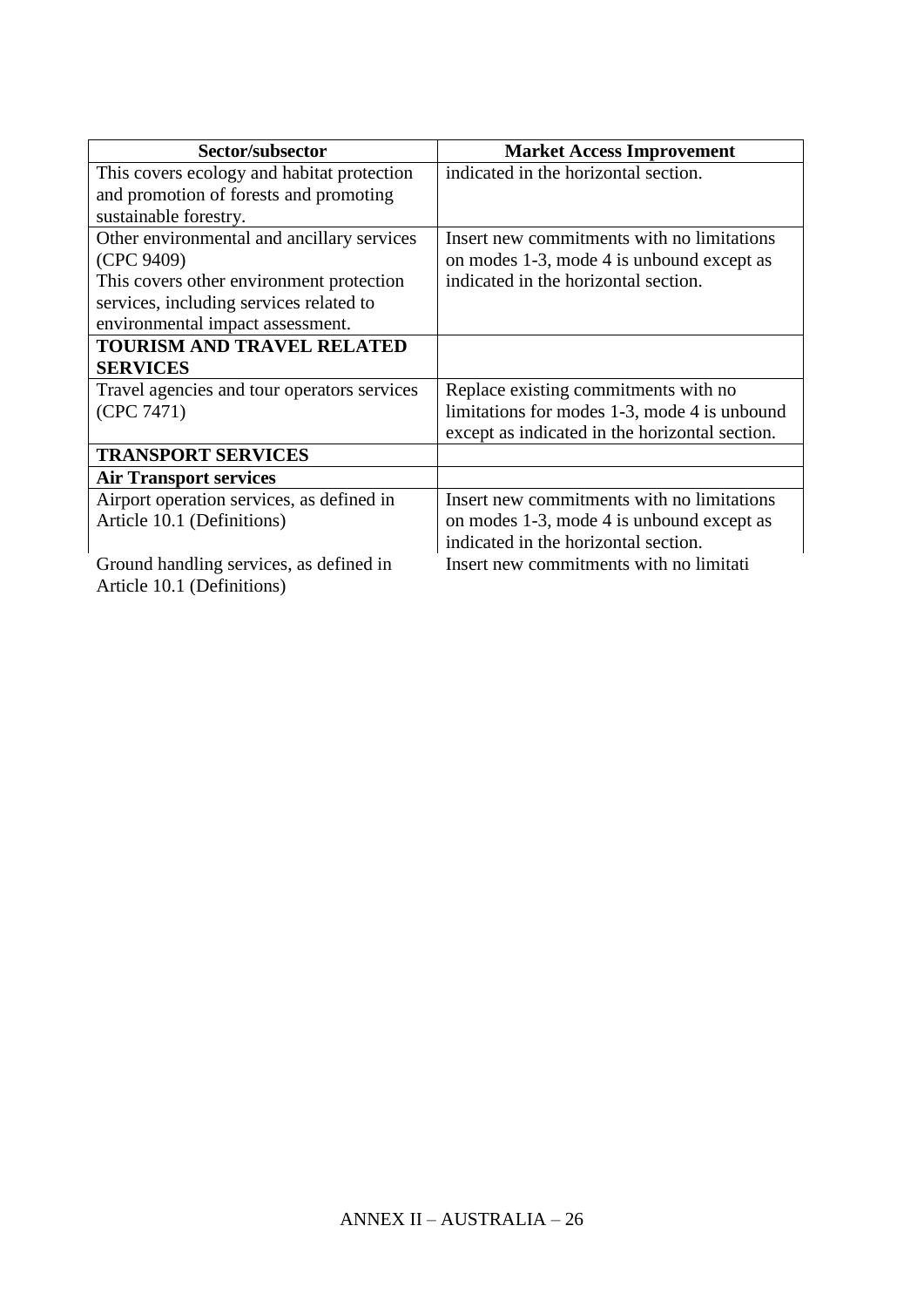| Sector/subsector                                                                                                                                                                                                                                                                                                                                                                                                                                                                                                   | <b>Market Access Improvement</b>                                                                                                                      |
|--------------------------------------------------------------------------------------------------------------------------------------------------------------------------------------------------------------------------------------------------------------------------------------------------------------------------------------------------------------------------------------------------------------------------------------------------------------------------------------------------------------------|-------------------------------------------------------------------------------------------------------------------------------------------------------|
| 7471),                                                                                                                                                                                                                                                                                                                                                                                                                                                                                                             |                                                                                                                                                       |
| (b)<br>Market research and public<br>opinion polling services<br>(CPC 864),                                                                                                                                                                                                                                                                                                                                                                                                                                        |                                                                                                                                                       |
| Advertising services (CPC<br>(c)<br>87110, 87120**, 87190),<br>Covers services by<br>advertising agencies in<br>creating and placing<br>advertising in periodicals,<br>newspapers, radio and<br>television for clients; outdoor<br>advertising, media<br>representation i.e. sale of<br>time and space for various<br>media; distribution and<br>delivery of advertising<br>material or samples. Does<br>not include production or<br>broadcast/screening of<br>advertisements for radio,<br>television or cinema. |                                                                                                                                                       |
| (d)<br>Distribution: Commission<br>agents' services (CPC<br>62113-62118); Wholesale<br>trade services (CPC 6223-<br>6228); Retailing services (as<br>described in this Appendix);<br>and Franchising (CPC 8929).<br>Excludes unmanufactured<br>tobacco, tobacco products,<br>alcoholic beverages and<br>firearms.                                                                                                                                                                                                  |                                                                                                                                                       |
| <b>Rail Transportation services</b>                                                                                                                                                                                                                                                                                                                                                                                                                                                                                |                                                                                                                                                       |
| Freight transportation (CPC 7112);<br>Pushing and towing services (CPC 7113);<br>and<br>Supporting services for rail transport                                                                                                                                                                                                                                                                                                                                                                                     | Insert new commitments with no limitations<br>for modes 1 and 2. Mode 3 is limited as<br>follows:                                                     |
| services (CPC 743).                                                                                                                                                                                                                                                                                                                                                                                                                                                                                                | Below track: Most rail-track<br>(a)<br>networks in Australia are<br>government owned although<br>much is leased to private<br>operators. There are no |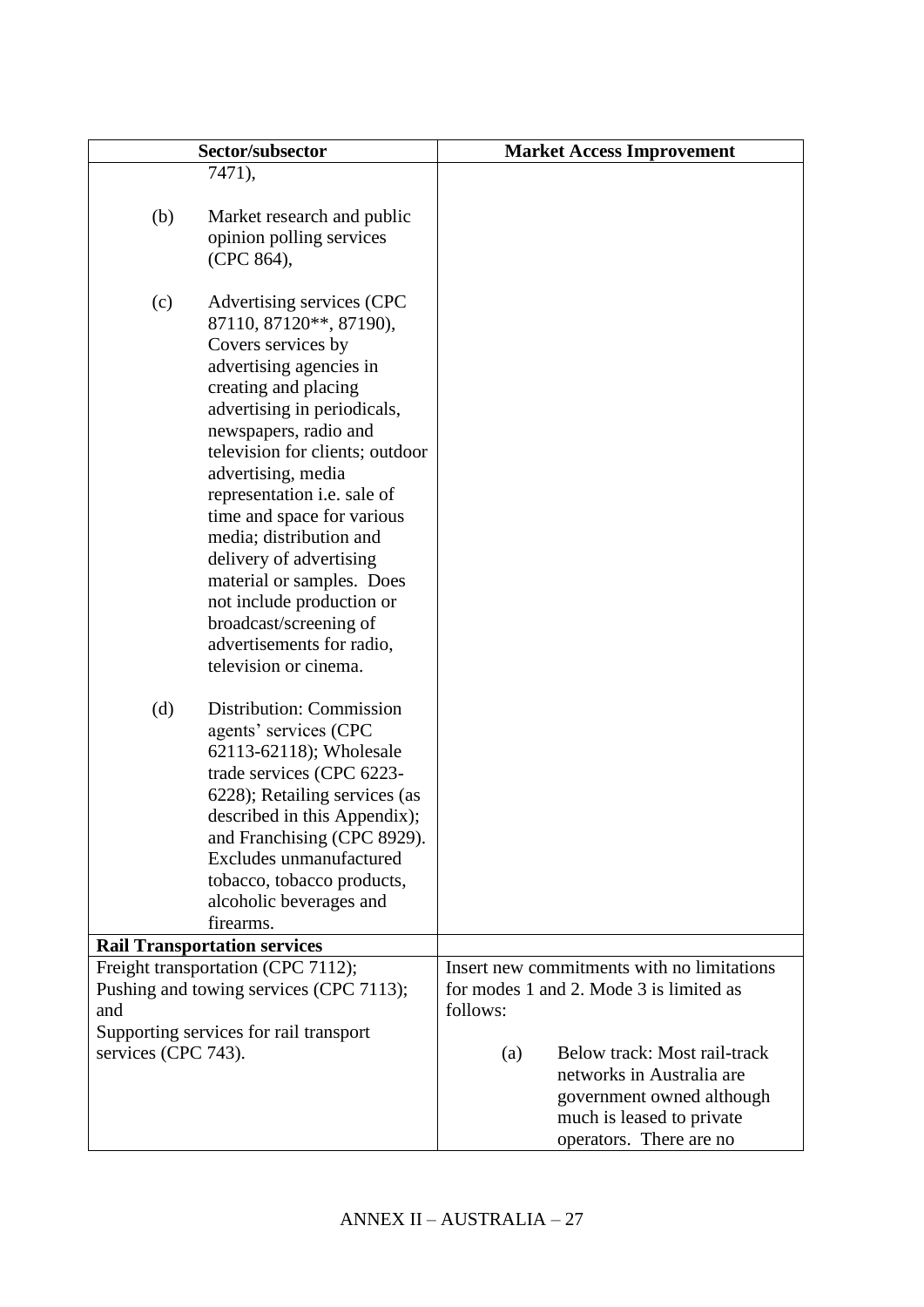| Sector/subsector                                               | <b>Market Access Improvement</b>                                                                                                                                                                                                                                                                  |
|----------------------------------------------------------------|---------------------------------------------------------------------------------------------------------------------------------------------------------------------------------------------------------------------------------------------------------------------------------------------------|
|                                                                | restrictions on the right to                                                                                                                                                                                                                                                                      |
|                                                                | establish new networks but                                                                                                                                                                                                                                                                        |
|                                                                | access to public land may not                                                                                                                                                                                                                                                                     |
|                                                                | be guaranteed.                                                                                                                                                                                                                                                                                    |
|                                                                | Above track (rail transport<br>(b)<br>services (such as trains) that<br>operate over the rail-track<br>infrastructure): none except<br>that access to rail infrastructure<br>is allocated under pro-<br>competitive principles for<br>safety, efficiency and the long<br>term interests of users. |
|                                                                | Mode 4 is unbound except as indicated in the<br>horizontal section.                                                                                                                                                                                                                               |
| <b>Road transportation services</b>                            |                                                                                                                                                                                                                                                                                                   |
| Freight transportation (CPC 7123)                              |                                                                                                                                                                                                                                                                                                   |
| - Transportation of frozen or refrigerated                     | Insert new commitments with no limitations                                                                                                                                                                                                                                                        |
| goods (CPC 71231)                                              | for mode 1.                                                                                                                                                                                                                                                                                       |
| - Transportation of bulk liquids or gases<br>(CPC 71232)       | Insert new commitments with no limitations<br>for mode 1.                                                                                                                                                                                                                                         |
| - Transportation of containerized freight<br>(CPC 71233)       | Insert new commitments with no limitations<br>for mode 1.                                                                                                                                                                                                                                         |
| - Transportation of furniture (CPC 71234)                      | Insert new commitments with no limitations<br>for mode 1.                                                                                                                                                                                                                                         |
| - Mail transportation (CPC 71235)                              | Insert new commitments with no limitations<br>for modes 1-3, mode 4 is unbound except as<br>indicated in the horizontal section.                                                                                                                                                                  |
| - Freight transportation by man- or animal-                    | Insert new commitments with no limitations                                                                                                                                                                                                                                                        |
| drawn vehicles (CPC 71236)                                     | for modes 1-3, mode 4 is unbound except as                                                                                                                                                                                                                                                        |
|                                                                | indicated in the horizontal section.                                                                                                                                                                                                                                                              |
| - Transportation of other freight (CPC<br>71239)               | Insert new commitments with no limitations<br>for modes 1-3, mode 4 is unbound except as<br>indicated in the horizontal section.                                                                                                                                                                  |
| Rental of commercial vehicles with operator                    | Insert new commitments with no limitations                                                                                                                                                                                                                                                        |
| (CPC 7124)                                                     | on modes 1-3, mode 4 is unbound except as<br>indicated in the horizontal section                                                                                                                                                                                                                  |
| Services auxiliary to all modes of                             |                                                                                                                                                                                                                                                                                                   |
| transport                                                      |                                                                                                                                                                                                                                                                                                   |
| Storage and warehouse services (CPC 742<br>excluding maritime) | Replace existing commitments with no<br>limitations for modes 2 and 3, mode 1 is<br>unbound*, mode 4 is unbound except as                                                                                                                                                                         |
| Australia's commitment in relation to these                    | indicated in the horizontal section.                                                                                                                                                                                                                                                              |
| services extends to cover the following                        |                                                                                                                                                                                                                                                                                                   |